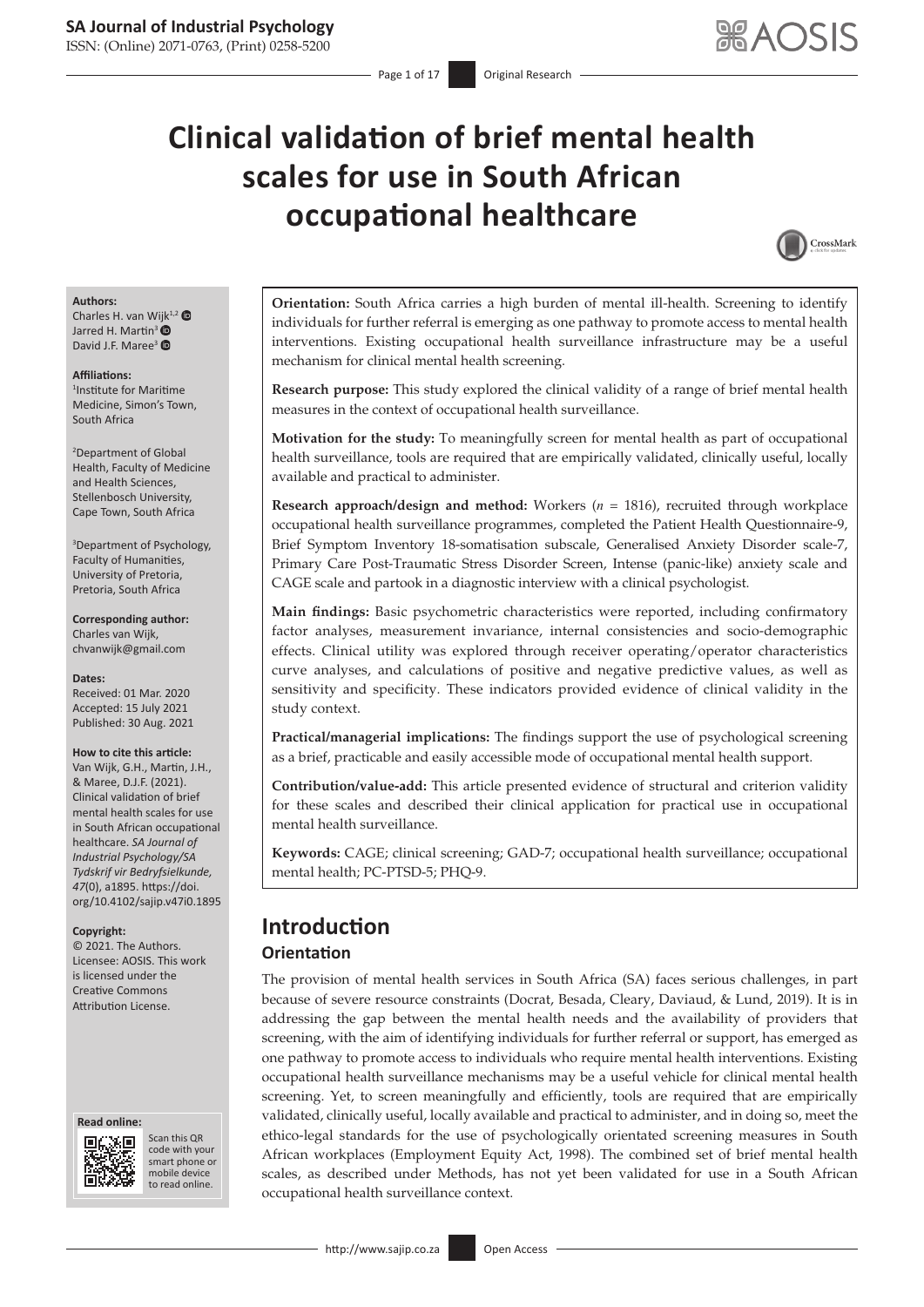### **Research purpose and objectives**

This study set out to explore the clinical validity of a set of brief mental health measures in the specific context of occupational health surveillance initiatives. The objectives of the study were two-fold:

- Objective 1: To provide evidence of structural validity for the screening measures, with specific reference to unidimensionality and measurement invariance.
- Objective 2: To provide evidence of criterion validity, as well as clinical utility, with reference to screening efficacy in accurately identifying risk for poor mental health in the occupational healthcare context.

### **Literature review**

The most comprehensive local survey of common mental disorders (CMD) in SA to date was the SA Stress and Health (SASH) study (Herman et al., 2009; Stein et al., 2008; Tomlinson, Grimsrud, Stein, Williams, & Myer, 2009), which, for example, estimated the 12-month prevalence of major depressive disorder (MDD) at 4.9%, any anxiety disorder at 8.1%, and substance use disorders at 5.8%, amongst other conditions. However, it has subsequently been suggested that the SASH data may have underestimated the actual prevalence of CMD in SA (Jacob & Coetzee, 2018).

Recent SA studies estimated higher prevalence in high-risk (i.e. for adverse mental health outcomes) occupational groups (Rossouw, Seedat, Emsley, Suliman, & Hagemeister, 2013; South African Police Service, 2016; Van Wijk, Cronje, & Meintjes, 2020; Ward, Lombard, & Gwebushe, 2006). A recent general workplace sample (Van Wijk, Martin, & Meintjes, 2021) reported a current time-point prevalence of 3.6% for MDD, 3.0% for Generalised Anxiety Disorder (GAD), 1.2% for post-traumatic stress disorder (PTSD), and 4.0% for alcohol use disorder (AUD).

Within SA, the provision of mental healthcare is associated with a number of challenges, predominantly around insufficient resources and disparities in access to care (Docrat et al., 2019). This includes a lack of care providers (e.g. psychiatric nurses, psychiatrists, psychologists), as well as infrastructure (e.g. psychiatric beds, capacity at primary healthcare clinics). For example, less than 5% of the SA health budget is spent on mental health and less than 8% of that at primary healthcare level. Furthermore, in the public sector, there are only 0.31 psychiatrists, 0.79 psychologists and 1.83 social workers per 100 000 population, and it is estimated that only 1 in 10 people in SA living with a mental health condition receive the care they need (Docrat et al., 2019). Budgetary and capacity limitations in the public health system often translate to an ongoing lack of mental healthcare infrastructure, including mechanisms to appropriately identify and respond to mental illness in the population at large.

In the workplace, poor mental health is associated with significant costs, both human and economic (Mall et al., 2015; Schoeman, 2017; Stander, Bergh, Miller-Janson, De Beer, & Korb, 2016; Zungu, 2013). For example, major depression and anxiety disorders are estimated to cause a loss of earnings of R54 000 per affected adult per year, with the total annual cost to the South African economy amounting to more than R40-billion annually (Schoeman, 2017). Other reports suggest that one in four employed workers or managers have been formally diagnosed with depression (Stander et al., 2016). Another local estimate implicated substance abuse in 50% of SA workplace accidents (McCann et al., 2011). In addition, international studies reported an increased risk for workplace accidents and injuries where CMD are present (Hilton & Whiteford, 2010; Kessler, Lane, Stang, & Van Brunt, 2009; Palmer, D'Angelo, Harris, Linaker, & Coggon, 2014; Soares, Gelmini, Brandão, & Silva, 2018). Apart from the economic costs, poor mental health has personal implications, from the demands on individuals to manage their conditions, to reduced personal accomplishment and sense of self-worth, as well as the challenges of dealing with perceived stigma at work.

Employers have developed greater awareness of the deleterious effects of poor mental health on human resource management and corporate success and have sought to establish mechanisms to actively address this through Employer Assistance or Employer Well-being Programmes. Parallel to these programmes, occupational health surveillance is already a statutory requirement in the workplace and continues to expand to include some form of mental health monitoring. Adapting existing occupational health surveillance infrastructure for mental health screening could become an efficient point of entry to enable the streaming of identified individuals towards appropriate mental health services, and thus substantially contribute to the identification of need and timeous referral for intervention. Mental health screening could include any process aimed at identifying, amongst groups of people, individuals at risk for poor mental health, in order to allow the streaming of those in need towards further assessment or intervention. Screening is typically brief and aimed at identifying need for referral, rather than at making a diagnosis.

### **Rationale and aim**

To integrate the identification of mental health needs into existing occupational health surveillance infrastructure, appropriate screening tools are required. A large number of potential measures are available (cf. Mulvaney-Day et al., 2017, for review), but few have been adequately studied in local SA settings and particularly in the context of occupational healthcare provision. Neither their fair and unbiased use (Employment Equity Act, 1998) nor their clinical validity (i.e. accuracy in identifying risk), have been established in this context. There is agreement that validation is a constant process, involving a continuum of evidentiary support, including evidence of internal structures and effects of context and sample characteristics (AERA, 2014; EFPA, 2013; Schaap & Kekana, 2016). Before any screening scales can therefore be used with confidence, evidence of validity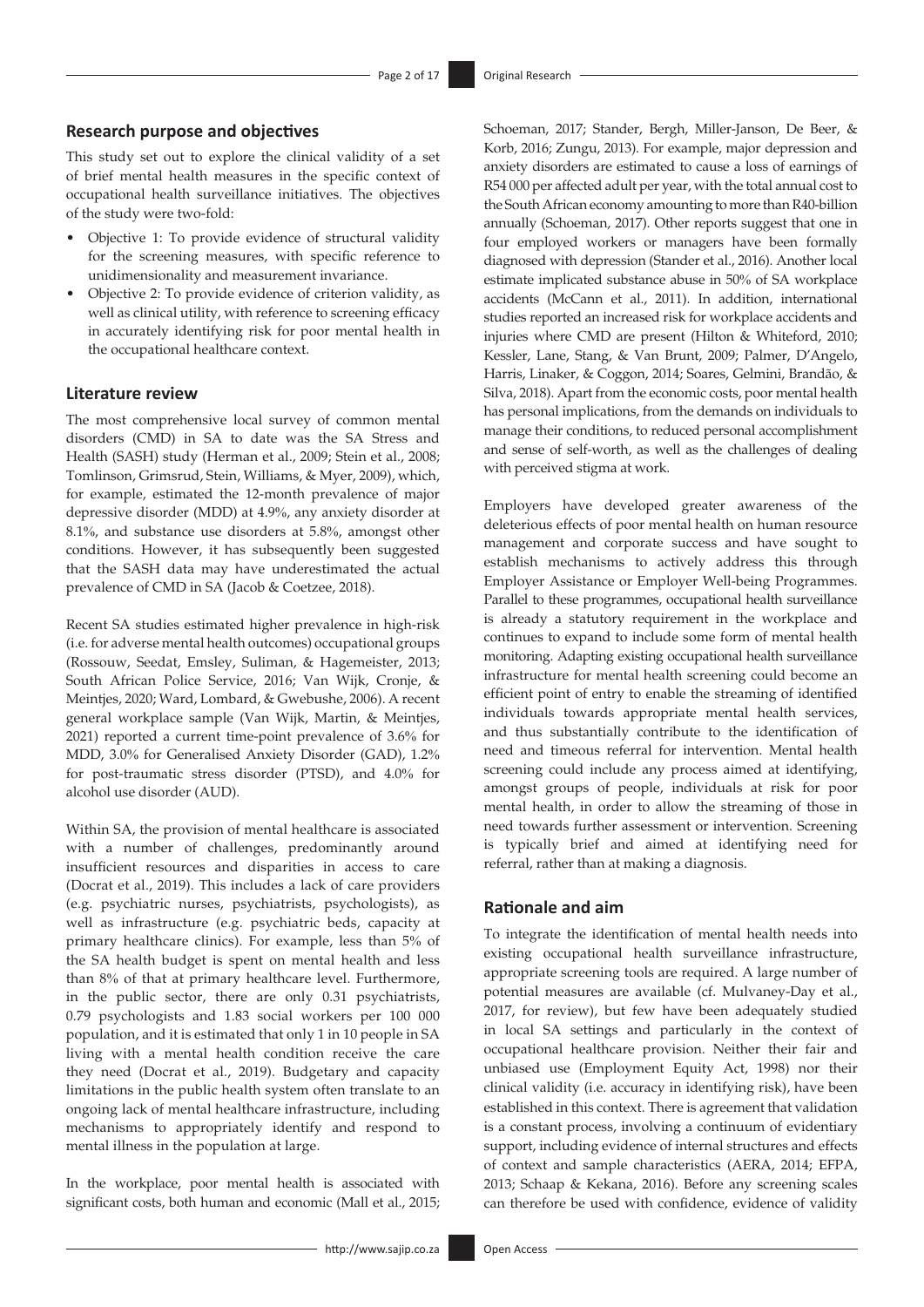in local settings is required. This study investigated six measures, described in the Methods section, which speak to the mental health conditions most often encountered in the workplace and aimed to provide evidence of validity for this specific set of tools in the specific context of occupational mental health surveillance.

## **Research design**

### **Research approach**

This study followed a cross-sectional survey design and quantitatively analysed data obtained through the completion of psychological scales.

### **Research method**

### **Participants**

Participants were recruited through workplace occupational health surveillance programmes and invited to complete the questionnaire booklet and partake in an interview during their annual occupational health assessments. All participants  $(n = 1816)$  gave written informed consent to the process.

Participants were included in the study if they had a minimum of 9 years of formal schooling. This was to ensure a level of English proficiency sufficient to complete the mental health measures described here. Their ages ranged from 20 to 60 ( $M = 33.8$ ,  $\pm$  8.2) and 37.4% were women. All participants were in full-time salaried employment and comprised skilled and semi-skilled workers. Further composition of the sample (home language, occupational background) is provided in Table 1. The data were from workers across multiple sites in different provinces. The sample does not necessarily represent any specific community or industry in SA, as it was a convenience sample, recruited from a range of industries and geographical locations. Data collection took place from January to December 2019.

### **Instruments**

The six measures, described here, purport to measure mental health conditions most commonly encountered in the workplace. Most of them have internationally reported

**TABLE 1:** Sample composition in terms of home language and occupational field.

| Language  | $\%$ | Occupational field*                             | $\frac{0}{0}$ |
|-----------|------|-------------------------------------------------|---------------|
| English   | 18.9 | Administrative/clerical                         | 13.6          |
| Setswana  | 11.6 | Hospitality/catering                            | 5.0           |
| Sesotho   | 10.7 | Marine officers                                 | 11.1          |
| Sepedi    | 8.0  | Navy personnel                                  | 11.5          |
| isiXhosa  | 12.0 | Qualified technicians (mechanical/electrical)   | 12.4          |
| isiZulu   | 11.8 | Radar/sonar/remote underwater vehicle operators | 9.3           |
| Tsivenda  | 3.8  | Technical assistants (not formally qualified)   | 5.6           |
| isiTsonga | 1.8  | Security services                               | 14.2          |
| Afrikaans | 17.4 | Other/unknown                                   | 17.3          |
| Ndebele   | 1.7  | $\overline{a}$                                  | -             |
| Siswati   | 2.0  | $\overline{a}$                                  |               |
| Other     | 0.3  | ٠                                               |               |

Occupational groups comprising  $<$  5% of the total sample were collapsed into the 'Other' category.

evidence of validity and have previously been studied in local populations (often in primary healthcare) or are currently being used in SA industry. All were available in the public domain and could be readily reproduced. Table 2 provides an overview of the internal reliability and diagnostic accuracy of these scales, whilst Table 3 provides an overview of dimensionality and confirmatory factor analysis data. All the scales are screening tools and not intended to confirm clinical diagnoses.

### **Patient Health Questionnaire-9**

Major depressive disorder is a syndrome characterised by severe and persistent low mood, profound sadness, sense of despair or anhedonia (APA, 2021). The Patient Health Questionnaire-9 (PHQ-9) is a screening, diagnostic and monitoring tool that measures the severity of depression in primary care settings (Kroenke, Spitzer, & Williams, 2001; Spitzer, Kroenke, & Williams, 1999). Each item is scored on a range from 0 (*not at all*) to 3 (*nearly every day*), with higher scores indicating higher levels of depression. The 9-item scale has high internal consistency (see Table 2) and good test–retest reliability in Western (*r* = 0.84, Kroenke et al., 2001) and African (*r* = 0.90, Adewuya, Ola, & Afolabi, 2006; *r* = 0.75, Weobong et al., 2009) samples. The scale rates the frequency of symptoms and Question 9 screens for the presence and duration of suicide ideation. It has a follow up, non-scored question that assigns weight to the degree to which depressive symptoms have affected a patient's level of functioning. This 10th item was not completed at this study's participating sites.

The United States of America validation study (Kroenke et al., 2001) and follow up United Kingdom validation study (Gilbody, Richards, & Barkham, 2007) demonstrated good sensitivity and specificity for major depression, whilst studies from sub-Saharan Africa report a range of sensitivities with good specificity (see Table 2; Adewuya et al., 2006; Bhana, Rathod, Selohilwe, Kathree, & Petersen, 2015; Cholera et al., 2014; Pence et al., 2012). Acceptable international and local Cronbach's alphas have consistently been reported (see Table 2 for summary). In low- and middle-income contexts, a score of  $\geq 10$  was previously recommended as a positive screen for depression (Adewuya et al., 2006; Akena et al., 2012; Manea, Gilbody, & McMillan, 2012) and a similar value was considered optimal in the occupational health setting (Volker et al., 2016). The PHQ-9 has extensively been used in international workplace studies (e.g. Asami, Goren, & Okumura, 2015; Jain et al., 2013; Newcomb et al., 2016).

Evidence of criterion validity have previously been reported from samples from sub-Saharan Africa (Adewuya et al., 2006; Botha, 2011; Cholera et al., 2014; Pence et al., 2012), together with data indicating a unidimensional structure of the scale (see Table 3; Botha, 2011; Kigozi, 2020). Whilst most studies support the unidimensionality of the PHQ-9, other models have also been suggested (cf. Lamela, Soreira, Matos, & Morais, 2020, for review). A systematic review found evidence of measurement invariance across all available studies (Lamela et al., 2020).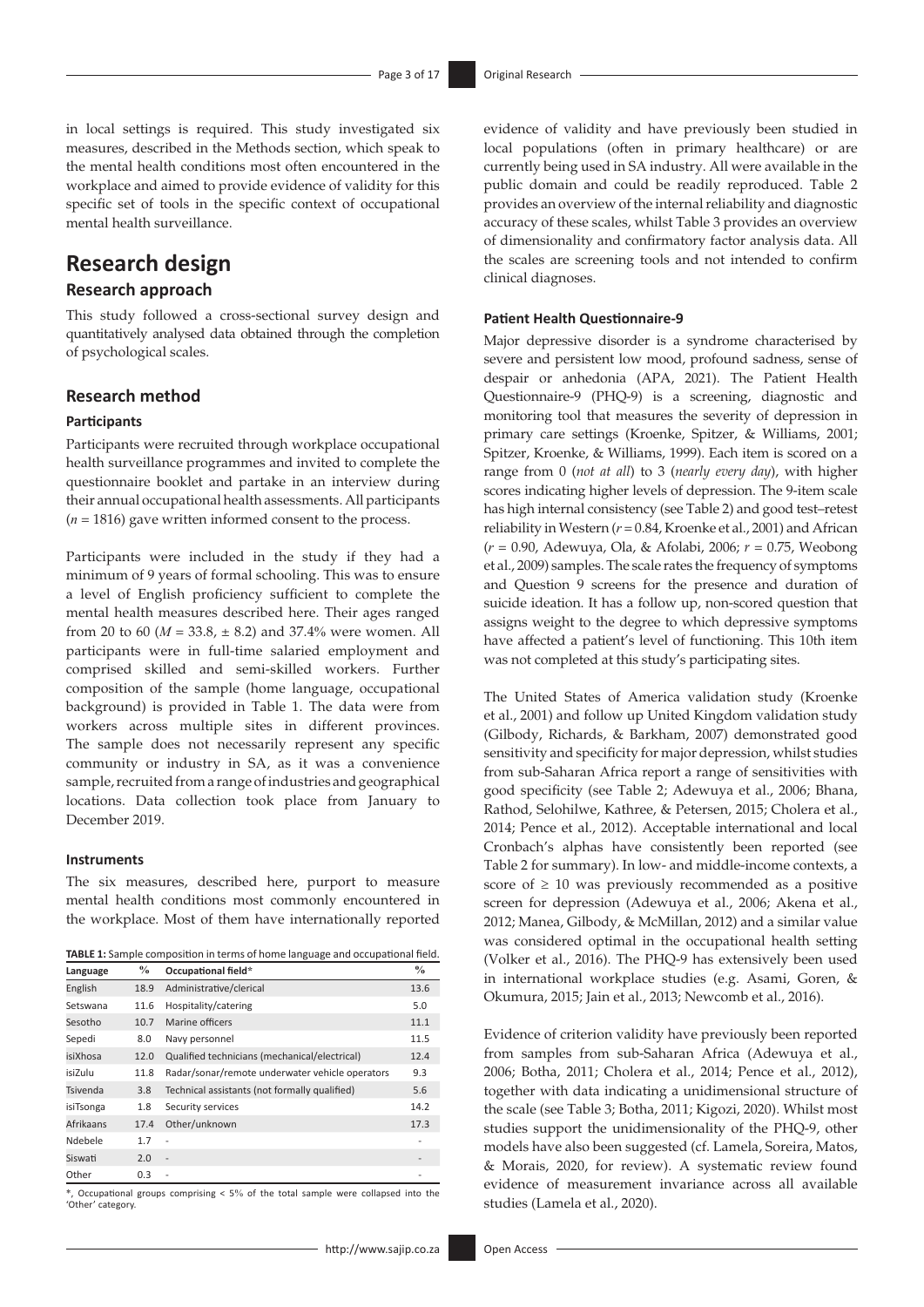### **TABLE 2:** Overview of internal reliability and diagnostic accuracy data.

| Source                                                                           | Sample description                                   | $\boldsymbol{n}$ | Alpha                    |                          | <b>ROC</b>    | PPV                      | <b>NPV</b>               | <b>SENS</b>              | <b>SPEC</b>              | Optimal                          |
|----------------------------------------------------------------------------------|------------------------------------------------------|------------------|--------------------------|--------------------------|---------------|--------------------------|--------------------------|--------------------------|--------------------------|----------------------------------|
|                                                                                  |                                                      |                  | α                        | <b>AUC</b>               | 95%CI         | (%)                      | (%)                      | (%)                      | (%)                      | cut-off                          |
| Patient Health Questionanaire-9 (9 items)                                        |                                                      |                  |                          |                          |               |                          |                          |                          |                          |                                  |
| Spitzer et al. (1999)                                                            | Primary healthcare samples                           | 3585             | $\overline{a}$           |                          |               |                          | L,                       | 75.0                     | 90.0                     | $\overline{\phantom{a}}$         |
| Kroenke et al. (2001)                                                            | Primary healthcare samples                           | 6000             | 0.89                     |                          |               |                          | $\overline{\phantom{m}}$ | 88.0                     | 88.0                     | $\geq 10$                        |
| Adewuya et al. (2006)                                                            | Nigerian university students                         | 512              | 0.85                     |                          |               | 75.0                     | 99.6                     | 84.6                     | 99.4                     | $\geq 10$                        |
| Gilbody et al. (2007)                                                            | Primary healthcare samples                           | 93               |                          | 0.94                     | $0.89 - 0.98$ | $\overline{a}$           | $\overline{a}$           | 91.7                     | 78.3                     | $\geq 10$                        |
| Weobong et al. (2009)                                                            | Ghana, post-natal sample                             | 160              | 0.79                     | 0.90                     | $0.81 - 0.98$ | $\overline{a}$           | $\overline{a}$           | $\overline{\phantom{m}}$ |                          |                                  |
| Botha (2011)                                                                     | SA, community sample                                 | 185              | 0.76                     |                          |               |                          |                          | $\overline{\phantom{m}}$ |                          |                                  |
| Manea et al. (2012)                                                              | Meta-analysis (pooled data)                          | 5782             | $\overline{\phantom{a}}$ | $\overline{a}$           |               | $\overline{\phantom{a}}$ | $\overline{\phantom{a}}$ | 85.0                     | 89.0                     | $\geq 10$                        |
| Pence et al. (2012)                                                              | Cameroon, HIV positive sample                        | 400              | $\overline{a}$           | $\overline{a}$           |               | 12.0                     | 98.0                     | 27.0                     | 94.0                     | $\geq 10$                        |
| Cholera et al. (2014)                                                            | SA, primary healthcare clinics                       | 397              | $\overline{\phantom{m}}$ | 0.88                     | $0.83 - 0.92$ |                          |                          | 78.7                     | 83.4                     |                                  |
| Bhana et al. (2015)                                                              | SA, primary healthcare clinics<br>(Setswana version) | 676              | 0.76                     | 0.85                     | $0.82 - 0.88$ | 50.0                     | 94.0                     | 49.0                     | 94.0                     | $\geq 9$                         |
| Volker et al. (2016)                                                             | Adult employees (occupational<br>health setting)     | 170              | $\overline{\phantom{a}}$ | 0.90                     | $0.85 - 0.94$ |                          |                          | 86.1                     | 78.4                     | $\geq 10$                        |
| Wilson, Wissing and Schutte (2018)                                               | SA, community sample<br>(Setswana version)           | 376              | 0.71                     |                          |               |                          |                          |                          |                          |                                  |
| Maroufizadeh, Omani-Samani,<br>Almasi-Hashiani, Amini, and<br>Sepidarkish (2019) | People with infertility: Iran<br>(Persian version)   | 539              | 0.85                     |                          |               |                          |                          |                          |                          |                                  |
| Kigozi (2020)                                                                    | SA, patients with Tuberculosis                       | 208              | 0.84                     |                          |               |                          |                          |                          |                          |                                  |
| Brief Symptom Inventory 18 – somatisation scale (6 items)                        |                                                      |                  |                          |                          |               |                          |                          |                          |                          |                                  |
| Derogatis (2001)                                                                 | Original American norm sample                        |                  | 0.74                     |                          |               |                          |                          |                          |                          |                                  |
| Meachen et al. (2008)                                                            | Persons with traumatic brain<br>injury (2 samples)   | 176              | 0.75                     |                          |               |                          |                          |                          |                          |                                  |
|                                                                                  |                                                      | 81               | 0.61                     |                          |               |                          |                          |                          |                          |                                  |
| Petkus et al. (2010)                                                             | Home-bound older adults                              | 142              | 0.69                     |                          |               |                          |                          |                          |                          |                                  |
| Wang et al. (2010)                                                               | Drug users                                           | 710              | 0.84                     |                          |               |                          |                          |                          |                          |                                  |
| Franke et al. (2017)                                                             | General population sample<br>(German version)        | 2516             | 0.82                     |                          |               |                          |                          |                          |                          |                                  |
| Generalised anxiety disorder-7 (7 items)                                         |                                                      |                  |                          |                          |               |                          |                          |                          |                          |                                  |
| Spitzer et al. (2006)                                                            | Primary care sample                                  | 2739             | 0.92                     | 0.91                     |               | 29.0                     | 99.0                     | 89.0                     | 82.0                     | $\geq 10$                        |
| Kroenke et al. (2007)                                                            | Primary care sample                                  | 965              | $\overline{\phantom{a}}$ | 0.91                     | $0.87 - 0.94$ | L,                       | $\overline{a}$           | 89.0                     | 82.0                     | $\geq$ 10 (GAD only)             |
|                                                                                  |                                                      |                  |                          | 0.86                     | $0.84 - 0.89$ |                          | $\overline{a}$           | 73.0                     | 85.0                     | $\geq 9$ (any anxiety<br>disord) |
| Lowe et al. (2008)                                                               | General population sample<br>(German version)        | 5036             | 0.89                     |                          |               |                          |                          |                          | $\overline{\phantom{a}}$ |                                  |
| García-Campayo et al. (2010)                                                     | Spanish version                                      | 212              | 0.94                     | 0.96                     | $0.93 - 0.99$ | 92.9                     | 87.6                     | 86.8                     | 93.4                     | $\geq 10$                        |
| Simpson et al. (2014)                                                            | Perinatal women                                      | 240              | $\overline{\phantom{a}}$ | 0.71                     |               | 50.5                     | 80.5                     | 61.3                     | 72.7                     | $\geq 13$                        |
| Barthel et al. (2014)                                                            | Pregnant women: Ivory coast                          | 647              | 0.69                     | $\overline{a}$           |               | $\overline{a}$           | $\overline{a}$           | $\overline{a}$           | $\overline{a}$           |                                  |
|                                                                                  | Pregnant women: Ghana                                | 395              | 0.67                     | $\overline{\phantom{m}}$ |               |                          | $\overline{a}$           | $\overline{\phantom{m}}$ |                          |                                  |
| Zhong et al. (2015)                                                              | Pregnant women: Peru<br>(Spanish version)            | 946              | 0.89                     | 0.75                     | $0.68 - 0.80$ | 3.0                      | 99.4                     | 73.0                     | 67.0                     | $\geq 7$                         |
| Bezuidenhout (2018)                                                              | SA, working adults                                   | 644              | 0.92                     | $\overline{\phantom{a}}$ |               |                          |                          |                          |                          |                                  |
| Omani-Samani et al. (2018)                                                       | People with infertility: Iran<br>(Persian version)   | 539              | 0.88                     |                          |               |                          |                          |                          |                          |                                  |
| Henn and Morgan (2019)                                                           | SA, working adults                                   | 529              | 0.92                     |                          |               |                          |                          |                          |                          |                                  |
| Primary Care PTSD screen for DSM-5 (5 items)                                     |                                                      |                  |                          |                          |               |                          |                          |                          |                          |                                  |
| Marx et al. (2014)                                                               | Veterans                                             | 140              | $\overline{a}$           |                          |               | 81.0                     | 78.0                     | 83.0                     | 75.0                     | $\geq 4$                         |
| Prins et al. (2016)                                                              | Veterans                                             | 398              | $\overline{\phantom{a}}$ | 0.94                     | $0.91 - 0.97$ | 51.0                     | 99.0                     | 95.0                     | 85.0                     | $\geq$ 3                         |
| Jung et al. (2018)                                                               | Korean version                                       | 252              | 0.87                     | 0.90                     |               | 68.1                     | 94.1                     | 90.8                     | 77.6                     | $\geq$ 3                         |
| Bovin et al. (2021)                                                              | Veterans                                             | 396              | 0.96                     | 0.93                     | $0.90 - 0.96$ | 48.0                     | 97.0                     | 90.0                     | 80.0                     | $\geq$ 3                         |
| <b>CAGE scale (4 items)</b>                                                      |                                                      |                  |                          |                          |               |                          |                          |                          |                          |                                  |
| Claassen (1999)                                                                  | SA, rural community<br>(Afrikaans version)           | 96               |                          |                          |               |                          |                          | 100                      | 78.0                     | $\geq$ 2                         |
| Dhalla and Kopec (2007)                                                          | Systematic review                                    |                  |                          |                          |               |                          |                          | 71.0                     | 90.0                     | $\geq$ 2                         |
| Williams (2014)                                                                  | Review                                               |                  |                          |                          |               |                          |                          | 91.0                     | 77.0                     | $\geq$ 2                         |
| Vissoci et al. (2018)                                                            | Tanzania, clinical samples<br>(Swahili version)      | 190              | 0.76                     |                          |               |                          |                          |                          |                          |                                  |

ROC, receiver operating/operator characteristic; AUC, area under the curve; 95% CI, 95% confidence interval; PPV, positive predictive value; NPV, negative predictive value; SENS, sensitivity;<br>SPEC, specificity; SA, South A mental disorders (5th ed.).

### **Brief Symptom Inventory 18-somatisation scale**

The Brief Symptom Inventory 18 (BSI-18) (Derogatis, 2001) is an 18-item self-report checklist developed as a brief screen for psychological symptoms in medical patients. Items are rated on a 5-point Likert-type scale ranging from 0 (*not at all*) to 4 (*extremely*), with psychometric properties and cultural influences well established (Asner-Self, Schreiber, & Marotta, 2006; Petkus et al., 2010; Petrowski, Schmalbach, Jagla,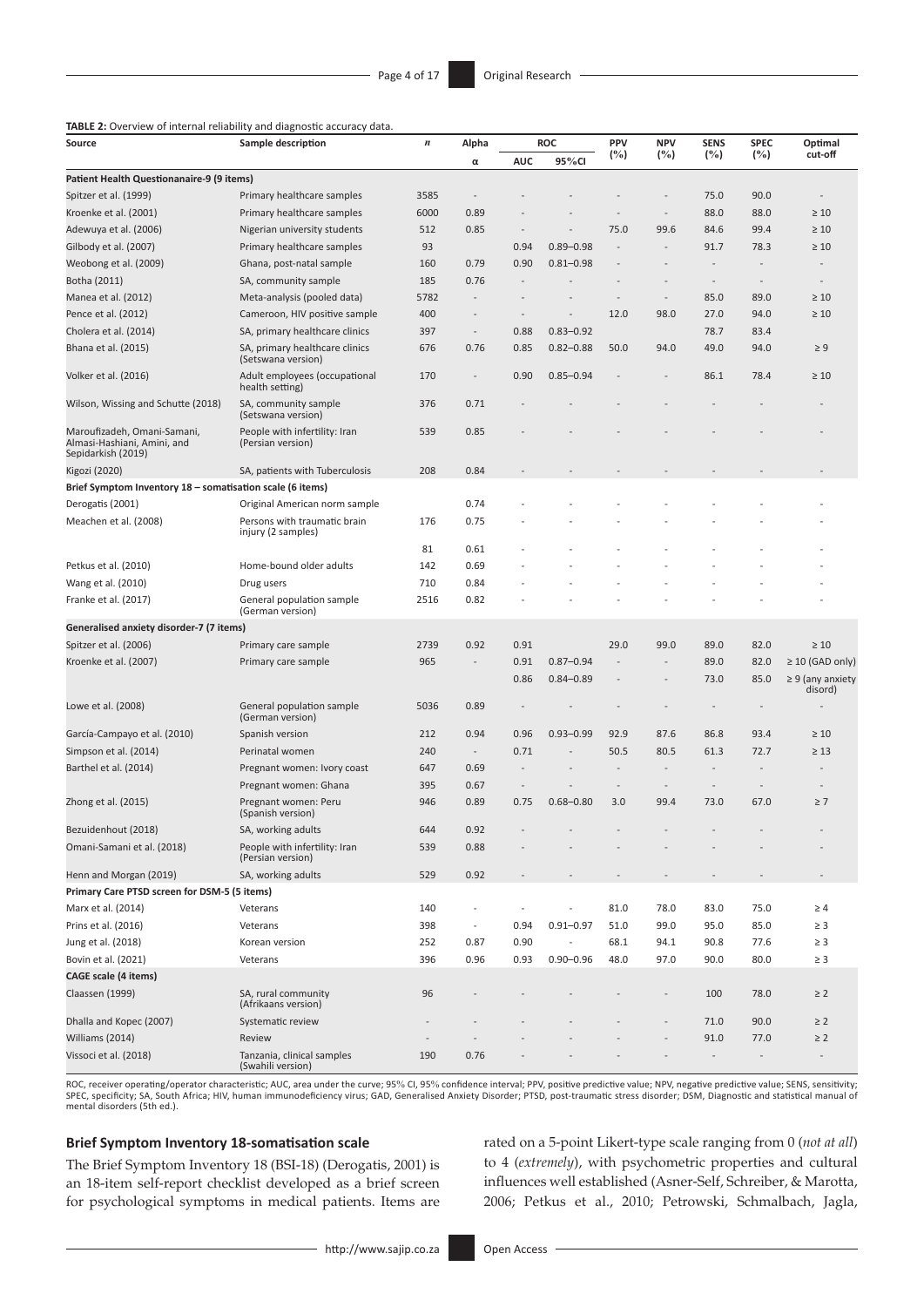| TABLE 3: Overview of fit indices for determining dimensionality of study scales. |  |
|----------------------------------------------------------------------------------|--|
|----------------------------------------------------------------------------------|--|

| Source                       | Scale   | Dimensionality | $\chi^2$                 | df                       | $\chi^2$ df ratio        | GFI                      | <b>AGFI</b>              | <b>CFI</b>               | TLI                      | <b>NFI</b>               | <b>SRMR</b>              | <b>RMSEA</b>             | $(90\% \text{ Cl})$      |
|------------------------------|---------|----------------|--------------------------|--------------------------|--------------------------|--------------------------|--------------------------|--------------------------|--------------------------|--------------------------|--------------------------|--------------------------|--------------------------|
| Lowe et al. (2008)           | GAD-7   | Unidimensional | $314.1**$                | 14                       | $\overline{\phantom{0}}$ |                          | $\overline{\phantom{a}}$ | 0.990                    | 0.990                    | $\overline{\phantom{a}}$ | $\overline{a}$           | 0.065                    | $0.059 - 0.072$          |
| García-Campayo et al. (2010) | GAD-7   | Unidimensional | ٠                        | ٠                        | 2.8                      | 0.960                    | 0.910                    | 0.990                    | $\overline{\phantom{0}}$ | 0.980                    | $\overline{\phantom{a}}$ | 0.080                    |                          |
| Zhong et al. (2015)          | GAD-7   | Unidimensional | $\overline{\phantom{a}}$ |                          | $\overline{\phantom{a}}$ | $\overline{\phantom{a}}$ | $\overline{\phantom{a}}$ | 0.969                    | $\overline{\phantom{a}}$ | $\overline{\phantom{a}}$ | 0.046                    | 0.051                    | $0.043 - 0.059$          |
| Bezuidenhout (2018)          | GAD-7   | Unidimensional | 49.38**                  | 14                       | $\overline{\phantom{a}}$ | $\overline{\phantom{a}}$ | $\overline{\phantom{a}}$ | 0.960                    | 0.940                    | $\overline{\phantom{a}}$ | 0.040                    | 0.118                    | $0.080 - 0.150$          |
| Omani-Samani et al. (2018)   | GAD-7   | Unidimensional | $\overline{\phantom{a}}$ | $\overline{a}$           | 3.48                     | 0.970                    | $\overline{\phantom{a}}$ | 0.990                    | $\overline{a}$           | $\overline{\phantom{a}}$ | 0.031                    | 0.068                    | $\overline{\phantom{a}}$ |
| Botha (2011)                 | PHQ-9   | Unidimensional | $\overline{\phantom{a}}$ | ٠                        | $\overline{\phantom{a}}$ | 0.950                    | $\overline{\phantom{a}}$ | $\overline{\phantom{a}}$ |                          |                          |                          | 0.070                    | $\overline{\phantom{a}}$ |
| Maroufizadeh et al. (2019)   | PHQ-9   | Unidimensional | $\overline{\phantom{a}}$ | ٠.                       | 4.29                     | $\overline{\phantom{a}}$ | $\overline{\phantom{a}}$ | 0.980                    | $\overline{\phantom{0}}$ | $\overline{\phantom{a}}$ | 0.044                    | 0.078                    | $\overline{\phantom{a}}$ |
| Kigozi (2020)                | PHQ-9   | Unidimensional | $\overline{\phantom{a}}$ | $\overline{\phantom{a}}$ |                          | $\overline{\phantom{a}}$ | $\overline{\phantom{a}}$ | 0.982                    | 0.976                    | $\overline{\phantom{a}}$ | $\overline{a}$           | 0.062                    | $0.032 - 0.089$          |
| Vissoci et al. (2018)        | CAGE    | Unidimensional | 3.02                     | $\overline{2}$           | $\overline{\phantom{a}}$ | $\overline{a}$           | $\overline{\phantom{a}}$ | 0.99                     | 0.98                     | $\overline{\phantom{a}}$ |                          | 0.05                     |                          |
| Current study                |         |                | ٠                        | ٠                        | $\overline{\phantom{a}}$ |                          |                          | $\overline{\phantom{a}}$ |                          |                          |                          | $\overline{\phantom{0}}$ | $\overline{\phantom{a}}$ |
| PHQ-9                        | 9 items | Unidimensional | 109.235**                | 27                       | 4.05                     | $\overline{\phantom{a}}$ | $\overline{\phantom{a}}$ | 0.947                    | 0.929                    | $\overline{\phantom{a}}$ | 0.036                    | 0.041                    | $0.033 - 0.049$          |
| GAD-7                        | 7 items | Unidimensional | 61.645**                 | 14                       | 4.40                     | $\overline{\phantom{a}}$ | $\overline{\phantom{a}}$ | 0.967                    | 0.951                    | $\overline{\phantom{a}}$ | 0.029                    | 0.048                    | $0.036 - 0.061$          |
| PC-PTSD-5                    | 5 items | Unidimensional | 34.046**                 | 5                        | 6.81                     | $\overline{\phantom{a}}$ | $\overline{\phantom{a}}$ | 0.976                    | 0.953                    | $\overline{\phantom{a}}$ | 0.059                    | 0.057                    | $0.040 - 0.075$          |
| CAGE                         | 4 items | Unidimensional | $8.256*$                 | $\overline{2}$           | 4.13                     |                          |                          | 0.998                    | 0.995                    | $\overline{\phantom{a}}$ | 0.040                    | 0.042                    | $0.015 - 0.073$          |

χ<sup>2</sup>, Chi square; *df,* degrees of freedom; GFI, goodness of fit index; AGFI, adjusted goodness of fit index; CFI, comparative fit index; TLI, Tucker–Lewis Index; NFI, normed fit index; SRMR, standardised root mean square residual; RMSEA, root mean square error of approximation; PHQ-9, Patient Health Questionnaire - 9; GAD-7, Generalised Anxiety Disorder scale - 7; PC-PTSD-5, Primary care Post traumatic stress disorder screen - 5; 90% CI, 90% confidence interval.

\*, *p* < 0.05; \*\*, *p* < 0.001.

Franke, & Brähler, 2018). Application studies found that the BSI-18 is suitable for measuring psychological distress and comorbidities in patients with different mental and somatic illnesses (Adams, Boscarino, & Galea, 2006; Carlson et al., 2004; Recklitis, Blackmon, & Chang, 2017). The BSI-18-S contains six items comprising the somatisation scale, with generally acceptable alphas reported (see Table 2; Franke et al., 2017; Meachen, Hanks, Millis, & Rapport, 2008; Petkus et al., 2010; Wang et al., 2010). Women report higher scores than men (Franke et al., 2017). The BSI-18-S does not directly tap any specific CMD; rather, it was included in the present study based on previous observations that (South) Africans may use somatisation as expression of psychological distress (Draguns & Tanaka*-*Matsumi, 2003; Swartz, 1998).

### **Generalised Anxiety Disorder scale -7**

Generalised anxiety disorder is a syndrome characterised by excessive and uncontrollable anxiety and worry about a range of concerns (APA, 2021). The Generalised Anxiety Disorder scale-7 (GAD-7) is a screening, diagnostic and monitoring tool that measures the severity of generalised anxiety in primary care settings (Spitzer, Kroenke, Williams, & Lowe, 2006). Each item is scored on a range from 0 (*not at all*) to 3 (*nearly every day*), with higher scores indicating higher levels of anxiety. The 7-item scale has high internal consistency (see Table 2) and good test-retest reliability (*r* = 0.83, Spitzer et al., 2006). The scale rates the frequency of symptoms, and a follow up, non-scored question assigns weight to the degree to which anxiety symptoms have affected a patient's level of functioning. This item was not completed at this study's participating sites.

The United States of America validation study demonstrated good sensitivity and specificity for GAD (Spitzer et al., 2006). Subsequent studies also reported generally good specificity and a range of sensitivities across samples (Table 2; García-Campayo et al., 2010; Kroenke, Spitzer, Williams, Monahan, & Löwe, 2007; Simpson, Glazer, Michalski, Steiner, & Frey, 2014;

Zhong et al., 2015). Further reports indicated high sensitivity and good specificity for also detecting panic disorder, social anxiety disorder and PTSD (Kroenke et al., 2007). An optimal cut-point for any anxiety disorder was established as  $\geq 9$ (Kroenke et al., 2007) and  $\geq 10$  for GAD in Western samples (García-Campayo et al., 2010; Kroenke et al., 2007; Spitzer et al., 2006). Optimal cut-points for practical use in SA have not yet been established.

Studies across cultures and locations have substantiated the unidimensional structure of the GAD-7 (see Table 3; Bezuidenhout, 2018; García-Campayo et al., 2010; Henn & Morgan, 2019; Hinz et al., 2017; Jordan, Shedden-Mora, & Löwe, 2017; Löwe et al., 2008; Omani-Samani, Maroufizadeh, Ghaheri, & Navid, 2018; Zhong et el., 2015) and its factorial invariance for gender and age (Hinz et al., 2017; Löwe et al., 2008) with women reporting higher scores than men (Löwe et al., 2008). Evidence supporting construct and criterion validity (Barthel, Barkmann, Ehrhardt, Bindt, & International CDS Study Group, 2014; Bezuidenhout, 2018; García-Campayo et al., 2010; Omani-Samani et al., 2018) and crosscultural validity (Zhong et al., 2015) has been reported. Initial SA validation on non-clinical samples found evidence of discriminant validity, acceptable Cronbach's alpha and concluded that the GAD-7 showed promise towards measurement fairness in SA (Bezuidenhout, 2018; Henn & Morgan, 2019).

### **Primary care post-traumatic stress disorder screen for DSM-5**

Post-traumatic stress disorder is a syndrome that develops subsequent to exposure to traumatic events where an individual believed that there was a threat to life or physical integrity and safety and is characterised by a range of symptom clusters (APA, 2021). The primary care posttraumatic stress disorder screen for DSM-5 (PC-PTSD-5) was developed as a brief screen for PTSD in primary care settings using updated DSM-5 criteria. The 5-item screen enquires about the presence or absence of core PTSD symptoms, namely intrusive memory, avoidance, alterations in cognition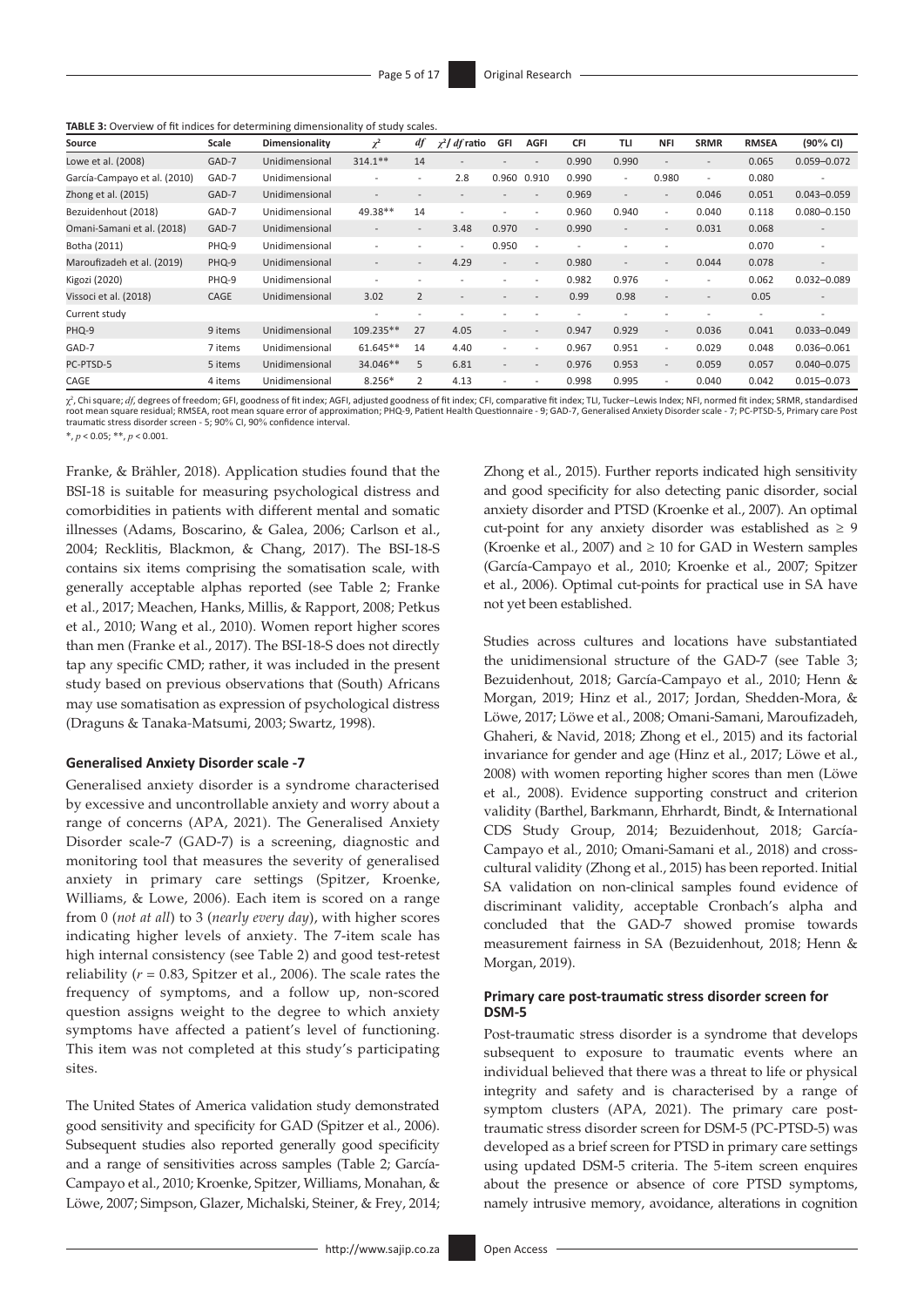and mood and alternations in arousal and reactivity. The scale has high internal consistency (Table 2; Bovin et al., 2021; Jung et al., 2018), with good test-retest reliability  $(r = 0.89)$ and concurrent validity reported (Jung et al., 2018). The PC-PTSD-5 has demonstrated excellent diagnostic accuracy (see Table 2), with a cut-point of  $\geq$  3 offering optimal sensitivity and specificity (Bovin et al., 2021; Jung et al., 2018; Prins et al., 2016). The only report of previous use in SA that could be located (with emergency medical personnel; Van Wijk et al., 2020) did not report psychometric data.

### **Intense (panic-like) anxiety**

Panic disorder is a syndrome characterised by repeated episodes of sudden onset intense apprehension and fearfulness in the absence of actual danger, accompanied by a range of discomforting physical symptoms (APA, 2021). The 2-item scale for panic-like anxiety came from the Guide for Aviation Medical Examiners (SACAA, 2017; the third CAA item – seeking urgent medical advice because of anxiety – was not included). The 2-item scale focuses on the sudden and intense experience of anxiety symptoms, as well as unexplained physical sensations associated with anxiety. A *YES* answer to either item would result in referral for further assessment. It was included based on its current use in industry, although no studies of its usefulness could be located.

### **CAGE scale**

Alcohol use disorder is a catch-all diagnosis encompassing varying degrees of excessive use of alcohol (including abuse and dependence) (APA, 2021). Problematic alcohol use was determined using the 4-item CAGE (Ewing, 1984). The CAGE questionnaire has been extensively evaluated for use in identifying alcoholism and is considered a validated screening technique (cf. Dhalla & Kopec, 2007, for review). High sensitivity and specificity were reported for the identification of excessive, that is, problem, drinking, as well as for the identification of alcoholism (Table 2; Claassen, 1999; see also Williams, 2014, for review). High test-retest reliability has also been described (*r* > 0.80; Dhalla & Kopec, 2007). Historically, various cut-scores have been proposed based on different demographic factors (e.g. gender), and currently a score of  $\geq 2$  is generally considered indicative for concern (i.e. for alcohol dependence; Dhalla & Kopec, 2007; O'Brien, 2008; Vissoci et al., 2018; Williams, 2014). Studies from sub-Saharan Africa (Table 2 and Table 3) suggested good diagnostic utility (Claassen, 1999) and good internal reliability and unidimensional structure (Vissoci et al., 2018). In spite of its widespread use in SA (Labadarios, 2018), no reports on local validation of cut-points for the English version could be located.

### **Procedure**

The measures were collated into booklet form, in the order presented here. Two measures, namely the BSI-18-S and the panic-like anxiety screen, were discontinued before the end of the study period and were removed from subsequent booklets. Each scale was presented in English, using the

standard format and administration described in the respective source materials (e.g. manuals).

Each participant also partook in a clinical interview. This was conducted by clinical psychologists, who assessed – using DSM-5 criteria – the presence of disorders of mood (i.e. MDD), anxiety (i.e. GAD, panic disorder, PTSD), or substances (i.e. AUD). The assessment focussed on the specific syndromes listed here, and was therefore not inclusive of all presentations of poor mental health. Other conditions were identified and noted but not included in this study. Despite extensively reported criticisms (cf. Lynch, 2018, for overview), the DSM-5 (APA, 2013) remains the gold standard for clinical diagnostic purposes. In contrast to initial concerns (Chmielewski, Clark, Bagby, & Watson, 2015), excellent inter-rater interview-based diagnostic reliability (kappa > 0.70) has been reported for experienced psychiatrists and psychologists (Osório et al., 2019). The psychologists involved in the present study had at least 5 years experience in the occupational health surveillance context. The purpose of the interview assessment was to act as the reference standard (i.e. criterion measure) against which to evaluate the clinical utility of the brief mental health scales. Interviews took place within 24 hours of completing the screening booklet, and participants were allowed time off work to attend the interview. This study was incorporated into an ongoing occupational health screening programme, and the scales and psychological interview was administered as part of an annual occupational mental health review. Responses were entered into a spreadsheet, coded where appropriate and then irreversibly anonymised.

To ensure consistency of data gathering, three study review points were planned, the first at 300 cases, the second at 750 cases and the third at 1500 cases. Participating psychologists were further encouraged to share their clinical impressions and other concerns during monthly group supervision meetings. One purpose of the review was to consider the clinical usefulness of the scales, and if they were deemed to contribute little to the process or created an undue burden on the clinicians or participants, then to be discontinued. As a result of the health provision focus of the screening programme, interpretation of clinical utility was skewed to its practical impact more than on its psychometric characteristics. As mentioned earlier, two scales were discontinued early, and the available data for them will be reported under the Results section. All 1816 participants completed the remaining four scales, whilst only some completed the additional two scales prior to their discontinuation.

### **Statistical analysis**

All statistical analyses, with the exclusion of the confirmatory factor analysis (CFA), were conducted with SPSS (version 27). Internal consistencies of the scales were examined with Cronbach's alpha, item-intercorrelations and corrected item-total correlations. Mplus 8.6 was used in both CFAs to assess unidimensionality and multigroup measurement invariance (Muthén & Muthén, 2017).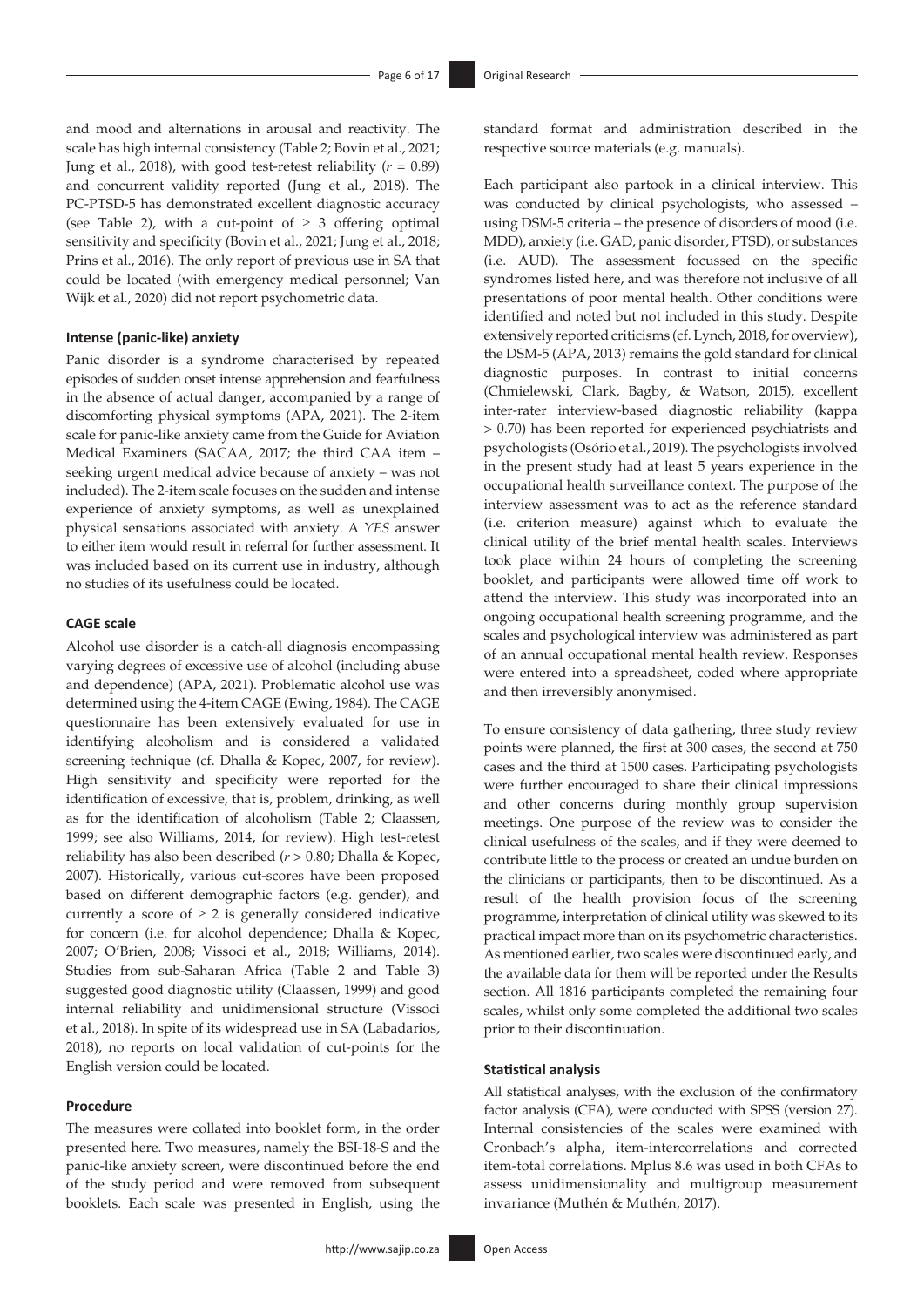Dimensionality of the PHQ-9, GAD-7, PC-PTSD-5 and CAGE were examined with CFA. It was expected that the four scales will exhibit unidimensionality, that is, items or indicators loading highly on one latent factor each. All items were examined for distribution properties and deviation from normality. Skewness and non-normality influence the type of estimator used in the CFA. Usually, maximum likelihood (ML) is used, but for skew and non-normal data the estimators need to be robust and the choice depends amongst others on the nature of the indicators (Brown, 2015). Thus, for continuous variables (PHQ-9, GAD-7), the maximum likelihood - robust (MLR) estimator was used and for categorical responses (PC-PTSD-5, CAGE), weighted least squares - mean and variance-adjusted (WLSMV) (Muthén & Muthén, 2017). The global fit *χ***<sup>2</sup>** would be preferred to be small and non-significant. Although this is rarely achieved, the following indices with cut points were taken into consideration. The standardised root mean square residual (SRMR) with good fit indicated by  $< 0.08$ (Schreiber, Nora, Stage, Barlow, & King, 2006). The root mean square error of approximation (RMSEA) should be < 0.06 to < 0.08 for continuous data and < 0.06 for categorical data (Schreiber et al., 2006). Both the comparative fit index (CFI) and the Tucker–Lewis index (TLI) should be > 0.95 (Schreiber et al., 2006).

Local indications of misfit are the size of the standardised residuals and modification indices > 4 (Brown, 2015; Hair, Black, Babin, & Anderson, 2019). Usual indications of local problems on the models are standardised factor correlations out of range, negative error and factor variances, the significance of factor loadings, the size of parameter estimates and the reliability of indicators indicated by percentage of variance accounted for by the latent factors (indicated by the *R*-square of indicators). Modification indices should indicate no covariance between error variances, in this case referred to as within-construct error covariance (Hair et al., 2019).

Measurement invariance is a crucial aspect to assess for scales, especially if scores need to be compared across groups, whether they are language, gender or multicultural groups. Researchers often compare groups on test scores without considering measurement invariance (Brown, 2015). Scales need to be invariant with respect to the way the latent constructs are formed (configural invariance), the indicators or items should load similarly on latent factors across the groups (metric invariance) and lastly the origin of an indicator should be the same across groups, that is, they should have slopes (metric invariance) and similar origins on the y-axis (Wang & Wang, 2020). Testing for intercept invariance is called scalar equivalence. Thus, the process with testing for measurement invariance is to, firstly, look at the performance of a model in each subgroup sample (single group solutions) (see Table 4). Modifications to models may be made at this stage but if the groups' models differ in terms of specifications, one would be testing for partial measurement invariance (Byrne, 2012). Secondly, both groups are tested for

factor structure (configural invariance), then for metric and scalar invariance. It is a hierarchical process thus one cannot proceed to nested models if model fit for the previous level fails (Kline, 2016). If modifications to the models can be substantiated, then the next level will be tested for partial measurement invariance given the restrictions placed on the model (Byrne, 2012).

The requirement for invariance is that the difference in global *χ***<sup>2</sup>** between hierarchical models is not significant. In the case of the estimators used in this study, namely MLR for continuous indicators and WLSMV for binary indicators, the Satorra–Bentler correction for the difference between successive models were calculated because of differences not following a *χ***<sup>2</sup>** distribution (Kline, 2016; Muthén & Muthén, 2017).

The measurement invariance for the PHQ-9, GAD-7, PC-PTSD-5 and the CAGE were evaluated first for gender (men and women; see Table 4) and then language (English first language speakers, and English second language speakers; Table 4). In each instance the group model results were provided as singular group solutions, and then in the order of configural, metric and scalar invariance. The measurement invariance of the PC-PTSD-5 and the CAG included only configural and scalar invariance because of the binary or categorical nature of their responses (Brown, 2015).

Criterion validity (and for the purpose of this study, also clinical utility) was explored through receiver operating/ operator characteristics (ROC) curve analyses and positive and negative predictive values were calculated. Sensitivity and specificity data were calculated to address optimal cutpoints for use in clinical practice. Receiver operating characteristics analysis is used to evaluate diagnostic tests and predictive models by plotting sensitivity versus specificity of a classification test, expressed as area under the curve (AUC). An AUC  $\geq$  0.70 is considered fair,  $\geq$  0.80 considered good, and  $\geq$  0.90 excellent (Safari, Baratloo, Elfil, & Negida, 2016). Sensitivity refers to the ability of a test to correctly identify persons with a condition, whilst specificity refers to the ability of a test to correctly identify people without the condition. Positive predictive value is the probability that persons with a positive screening test truly have the condition, whilst negative predictive value refers to the probability that persons with a negative screening test truly don't have the condition.

After measurement invariance was examined, sociodemographic effects were further explored using Pearson's correlation coefficients (for age effects) and *t*-tests for independent samples (for gender and language effects). Age and gender effects were previously reported (as discussed here), and this analysis served to explore whether different interpretative values (e.g. cut-points) might be required for different groups. Psychological scales often contain abstract concepts and in this sample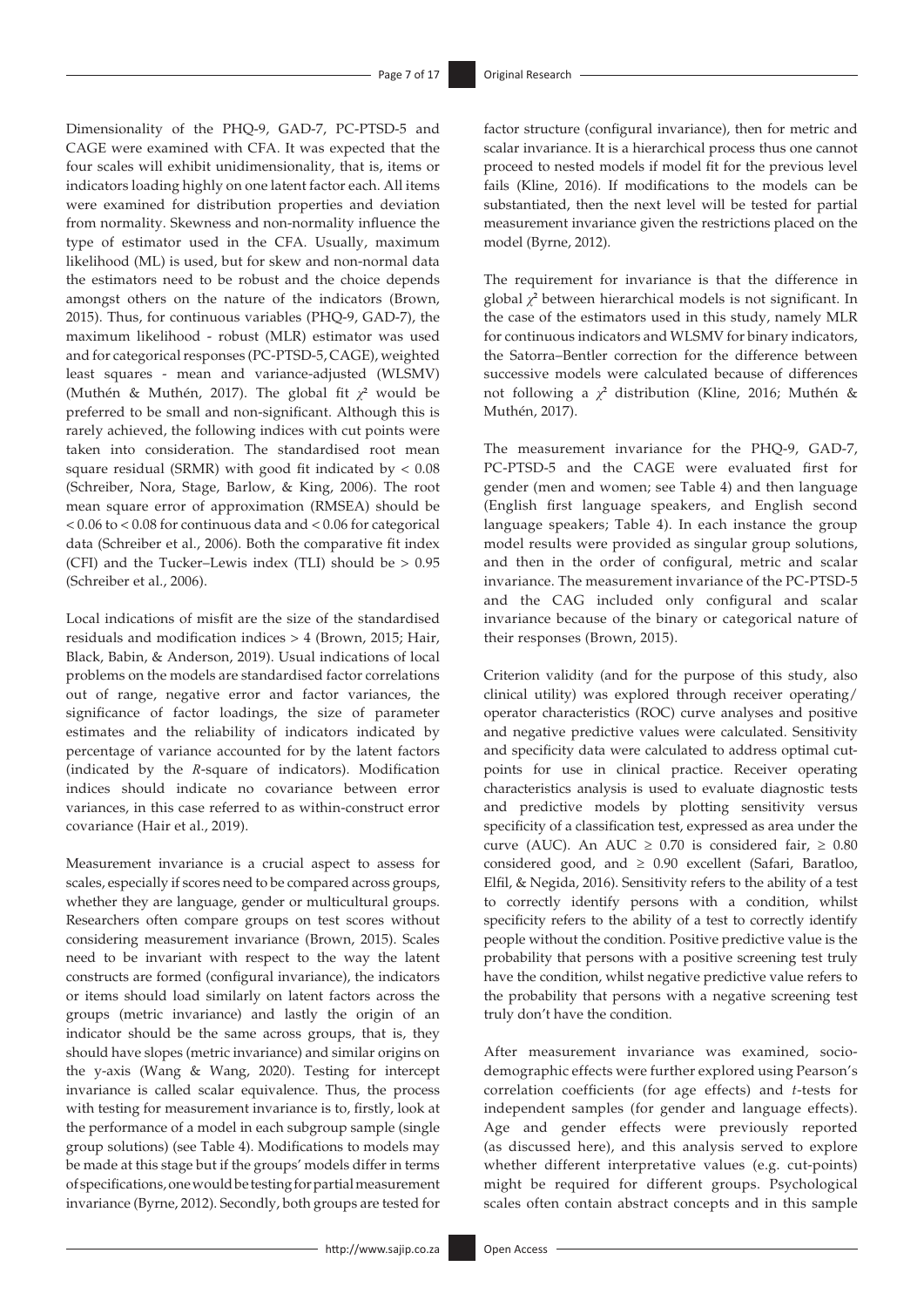**TABLE 4:** Measurement invariance statistics for gender and language.

| PHQ-9 single group solutions<br>27<br>Men ( $n = 1318$ )<br>77.317***<br>0.949<br>0.932<br>0.039<br>0.038<br>$0.028 - 0.048$<br>27<br>Women $(n = 498)$<br>90.952 ***<br>0.907<br>0.876<br>0.046<br>0.069<br>$0.054 - 0.085$<br>PHQ-9 measurement invariance<br>54<br>0.936<br>0.914<br>0.041<br>0.048<br>Configural<br>164.901***<br>$0.039 - 0.056$<br>$\overline{a}$<br>62<br>165.440***<br>7.646<br>8<br>0.940<br>0.930<br>0.048<br>0.043<br>$0.035 - 0.051$<br>Metric<br>70<br>26.079 ***<br>$\,$ 8 $\,$<br>188.583***<br>0.931<br>0.929<br>0.050<br>0.043<br>$0.036 - 0.051$<br>Scalar<br>69<br>$\overline{7}$<br>0.049<br>Scalar (D4)<br>180.397***<br>8.344<br>0.935<br>0.933<br>0.042<br>$0.035 - 0.050$<br>GAD-7 single group solutions<br>52.012***<br>14<br>0.960<br>0.940<br>0.034<br>0.051<br>$0.037 - 0.066$<br>Men ( $n = 1048$ )<br>$\overline{a}$<br>0.032<br>Women $(n = 416)$<br>19.964<br>14<br>0.990<br>0.985<br>0.024<br>$0.000 - 0.061$<br>GAD-7 measurement invariance<br>75.161***<br>28<br>0.970<br>0.956<br>0.032<br>0.048<br>$0.035 - 0.061$<br>Configural<br>٠<br>34<br>6.119<br>0.971<br>0.964<br>0.040<br>0.043<br>79.963***<br>6<br>$0.031 - 0.055$<br>Metric<br>6<br>95.478***<br>40<br>17.997**<br>0.965<br>0.042<br>0.044<br>Scalar<br>0.963<br>$0.032 - 0.055$<br>7.125<br>5<br>90.084***<br>39<br>0.968<br>0.966<br>0.040<br>0.042<br>$0.031 - 0.054$<br>Scalar (GA5)<br>PC-PTSD-5 single group solutions<br>5<br>0.980<br>19.891**<br>0.961<br>0.063<br>0.048<br>$0.027 - 0.070$<br>Men ( $n = 1318$ )<br>5<br>Women $(n = 498)$<br>9.903<br>0.991<br>0.982<br>0.058<br>0.044<br>$0.000 - 0.085$<br>PC-PTSD-5 measurement invariance<br>0.986<br>0.971<br>0.062<br>Configural<br>28.873**<br>10<br>0.046<br>$0.027 - 0.065$<br>$\overline{\phantom{m}}$<br>30.957**<br>13<br>3.043<br>3<br>0.986<br>0.979<br>0.064<br>0.039<br>$0.021 - 0.057$<br>Scalar<br><b>CAGE single group solution</b><br>$\overline{2}$<br>0.040<br>0.035<br>$0.000 - 0.073$<br>Men $(n = 1318)$<br>5.251<br>0.999<br>0.996<br>Women $(n = 498)$<br>Not determined<br>÷,<br>$\overline{a}$<br>$\overline{\phantom{a}}$<br><b>CAGE measurement invariance</b><br>Configural<br>Not tested<br>Not tested<br>Language measurement invariance<br>PHQ-9 single group solutions<br>62.775***<br>27<br>0.884<br>0.845<br>0.062<br>English first ( $n = 344$ )<br>0.061<br>$0.042 - 0.082$<br>27<br>0.037<br>0.041<br>English second ( $n = 1472$ )<br>94.826 ***<br>0.948<br>0.930<br>$0.032 - 0.051$<br>PHQ-9 measurement invariance<br>0.934<br>0.912<br>0.043<br>155.305***<br>54<br>0.045<br>$0.037 - 0.054$<br>$\overline{a}$<br>151.813***<br>62<br>5.035<br>8<br>0.941<br>0.932<br>0.048<br>0.040<br>$0.032 - 0.048$<br>8.001<br>8<br>0.039<br>167.937***<br>70<br>0.936<br>0.934<br>0.048<br>$0.032 - 0.047$<br>14<br>0.036<br>24.621*<br>0.972<br>0.959<br>0.051<br>$0.012 - 0.084$<br>٠<br>52.436***<br>0.048<br>English second ( $n = 1174$ )<br>14<br>0.965<br>0.948<br>0.030<br>$0.035 - 0.063$<br>GAD-7 measurement invariance<br>75.526***<br>0.969<br>0.031<br>0.048<br>$0.035 - 0.061$<br>Configural<br>28<br>0.953<br>85.807***<br>10.238<br>0.966<br>0.958<br>0.041<br>0.046<br>0.034-0.058<br>Metric<br>34<br>6<br>30.461 ***<br>105.682***<br>40<br>6<br>0.957<br>0.955<br>0.042<br>0.0477<br>0.036-0.058<br>English first ( $n = 344$ )<br>Not determined<br>29.378***<br>5<br>0.977<br>0.953<br>0.065<br>0.058<br>0.039-0.078<br>PC-PTSD-5 measurement invariance<br>Not tested<br>Configural<br>Not tested<br><b>CAGE single group solutions</b><br>Not determined<br>English first ( $n = 344$ )<br>$\overline{2}$<br>0.999<br>0.996<br>0.036<br>$0.000 - 0.072$<br>English second ( $n = 1472$ )<br>5.834<br>0.037<br><b>CAGE</b> measurement invariance<br>Configural<br>Not tested | Gender measurement invariance    | $\chi^2$   | df | $\Delta \chi^2$ | $\Delta df$ | <b>CFI</b> | <b>TLI</b> | <b>SRMR</b> | <b>RMSEA</b> | 90%CI |
|------------------------------------------------------------------------------------------------------------------------------------------------------------------------------------------------------------------------------------------------------------------------------------------------------------------------------------------------------------------------------------------------------------------------------------------------------------------------------------------------------------------------------------------------------------------------------------------------------------------------------------------------------------------------------------------------------------------------------------------------------------------------------------------------------------------------------------------------------------------------------------------------------------------------------------------------------------------------------------------------------------------------------------------------------------------------------------------------------------------------------------------------------------------------------------------------------------------------------------------------------------------------------------------------------------------------------------------------------------------------------------------------------------------------------------------------------------------------------------------------------------------------------------------------------------------------------------------------------------------------------------------------------------------------------------------------------------------------------------------------------------------------------------------------------------------------------------------------------------------------------------------------------------------------------------------------------------------------------------------------------------------------------------------------------------------------------------------------------------------------------------------------------------------------------------------------------------------------------------------------------------------------------------------------------------------------------------------------------------------------------------------------------------------------------------------------------------------------------------------------------------------------------------------------------------------------------------------------------------------------------------------------------------------------------------------------------------------------------------------------------------------------------------------------------------------------------------------------------------------------------------------------------------------------------------------------------------------------------------------------------------------------------------------------------------------------------------------------------------------------------------------------------------------------------------------------------------------------------------------------------------------------------------------------------------------------------------------------------------------------------------------------------------------------------------------------------------------------------------------------------------------------------------------------------------------------------------------------------------------------------------------------------------------------------------------------------------------------------------------------------------------------------------------------------------------------|----------------------------------|------------|----|-----------------|-------------|------------|------------|-------------|--------------|-------|
|                                                                                                                                                                                                                                                                                                                                                                                                                                                                                                                                                                                                                                                                                                                                                                                                                                                                                                                                                                                                                                                                                                                                                                                                                                                                                                                                                                                                                                                                                                                                                                                                                                                                                                                                                                                                                                                                                                                                                                                                                                                                                                                                                                                                                                                                                                                                                                                                                                                                                                                                                                                                                                                                                                                                                                                                                                                                                                                                                                                                                                                                                                                                                                                                                                                                                                                                                                                                                                                                                                                                                                                                                                                                                                                                                                                                                        |                                  |            |    |                 |             |            |            |             |              |       |
|                                                                                                                                                                                                                                                                                                                                                                                                                                                                                                                                                                                                                                                                                                                                                                                                                                                                                                                                                                                                                                                                                                                                                                                                                                                                                                                                                                                                                                                                                                                                                                                                                                                                                                                                                                                                                                                                                                                                                                                                                                                                                                                                                                                                                                                                                                                                                                                                                                                                                                                                                                                                                                                                                                                                                                                                                                                                                                                                                                                                                                                                                                                                                                                                                                                                                                                                                                                                                                                                                                                                                                                                                                                                                                                                                                                                                        |                                  |            |    |                 |             |            |            |             |              |       |
|                                                                                                                                                                                                                                                                                                                                                                                                                                                                                                                                                                                                                                                                                                                                                                                                                                                                                                                                                                                                                                                                                                                                                                                                                                                                                                                                                                                                                                                                                                                                                                                                                                                                                                                                                                                                                                                                                                                                                                                                                                                                                                                                                                                                                                                                                                                                                                                                                                                                                                                                                                                                                                                                                                                                                                                                                                                                                                                                                                                                                                                                                                                                                                                                                                                                                                                                                                                                                                                                                                                                                                                                                                                                                                                                                                                                                        |                                  |            |    |                 |             |            |            |             |              |       |
|                                                                                                                                                                                                                                                                                                                                                                                                                                                                                                                                                                                                                                                                                                                                                                                                                                                                                                                                                                                                                                                                                                                                                                                                                                                                                                                                                                                                                                                                                                                                                                                                                                                                                                                                                                                                                                                                                                                                                                                                                                                                                                                                                                                                                                                                                                                                                                                                                                                                                                                                                                                                                                                                                                                                                                                                                                                                                                                                                                                                                                                                                                                                                                                                                                                                                                                                                                                                                                                                                                                                                                                                                                                                                                                                                                                                                        |                                  |            |    |                 |             |            |            |             |              |       |
|                                                                                                                                                                                                                                                                                                                                                                                                                                                                                                                                                                                                                                                                                                                                                                                                                                                                                                                                                                                                                                                                                                                                                                                                                                                                                                                                                                                                                                                                                                                                                                                                                                                                                                                                                                                                                                                                                                                                                                                                                                                                                                                                                                                                                                                                                                                                                                                                                                                                                                                                                                                                                                                                                                                                                                                                                                                                                                                                                                                                                                                                                                                                                                                                                                                                                                                                                                                                                                                                                                                                                                                                                                                                                                                                                                                                                        |                                  |            |    |                 |             |            |            |             |              |       |
|                                                                                                                                                                                                                                                                                                                                                                                                                                                                                                                                                                                                                                                                                                                                                                                                                                                                                                                                                                                                                                                                                                                                                                                                                                                                                                                                                                                                                                                                                                                                                                                                                                                                                                                                                                                                                                                                                                                                                                                                                                                                                                                                                                                                                                                                                                                                                                                                                                                                                                                                                                                                                                                                                                                                                                                                                                                                                                                                                                                                                                                                                                                                                                                                                                                                                                                                                                                                                                                                                                                                                                                                                                                                                                                                                                                                                        |                                  |            |    |                 |             |            |            |             |              |       |
|                                                                                                                                                                                                                                                                                                                                                                                                                                                                                                                                                                                                                                                                                                                                                                                                                                                                                                                                                                                                                                                                                                                                                                                                                                                                                                                                                                                                                                                                                                                                                                                                                                                                                                                                                                                                                                                                                                                                                                                                                                                                                                                                                                                                                                                                                                                                                                                                                                                                                                                                                                                                                                                                                                                                                                                                                                                                                                                                                                                                                                                                                                                                                                                                                                                                                                                                                                                                                                                                                                                                                                                                                                                                                                                                                                                                                        |                                  |            |    |                 |             |            |            |             |              |       |
|                                                                                                                                                                                                                                                                                                                                                                                                                                                                                                                                                                                                                                                                                                                                                                                                                                                                                                                                                                                                                                                                                                                                                                                                                                                                                                                                                                                                                                                                                                                                                                                                                                                                                                                                                                                                                                                                                                                                                                                                                                                                                                                                                                                                                                                                                                                                                                                                                                                                                                                                                                                                                                                                                                                                                                                                                                                                                                                                                                                                                                                                                                                                                                                                                                                                                                                                                                                                                                                                                                                                                                                                                                                                                                                                                                                                                        |                                  |            |    |                 |             |            |            |             |              |       |
|                                                                                                                                                                                                                                                                                                                                                                                                                                                                                                                                                                                                                                                                                                                                                                                                                                                                                                                                                                                                                                                                                                                                                                                                                                                                                                                                                                                                                                                                                                                                                                                                                                                                                                                                                                                                                                                                                                                                                                                                                                                                                                                                                                                                                                                                                                                                                                                                                                                                                                                                                                                                                                                                                                                                                                                                                                                                                                                                                                                                                                                                                                                                                                                                                                                                                                                                                                                                                                                                                                                                                                                                                                                                                                                                                                                                                        |                                  |            |    |                 |             |            |            |             |              |       |
|                                                                                                                                                                                                                                                                                                                                                                                                                                                                                                                                                                                                                                                                                                                                                                                                                                                                                                                                                                                                                                                                                                                                                                                                                                                                                                                                                                                                                                                                                                                                                                                                                                                                                                                                                                                                                                                                                                                                                                                                                                                                                                                                                                                                                                                                                                                                                                                                                                                                                                                                                                                                                                                                                                                                                                                                                                                                                                                                                                                                                                                                                                                                                                                                                                                                                                                                                                                                                                                                                                                                                                                                                                                                                                                                                                                                                        |                                  |            |    |                 |             |            |            |             |              |       |
|                                                                                                                                                                                                                                                                                                                                                                                                                                                                                                                                                                                                                                                                                                                                                                                                                                                                                                                                                                                                                                                                                                                                                                                                                                                                                                                                                                                                                                                                                                                                                                                                                                                                                                                                                                                                                                                                                                                                                                                                                                                                                                                                                                                                                                                                                                                                                                                                                                                                                                                                                                                                                                                                                                                                                                                                                                                                                                                                                                                                                                                                                                                                                                                                                                                                                                                                                                                                                                                                                                                                                                                                                                                                                                                                                                                                                        |                                  |            |    |                 |             |            |            |             |              |       |
|                                                                                                                                                                                                                                                                                                                                                                                                                                                                                                                                                                                                                                                                                                                                                                                                                                                                                                                                                                                                                                                                                                                                                                                                                                                                                                                                                                                                                                                                                                                                                                                                                                                                                                                                                                                                                                                                                                                                                                                                                                                                                                                                                                                                                                                                                                                                                                                                                                                                                                                                                                                                                                                                                                                                                                                                                                                                                                                                                                                                                                                                                                                                                                                                                                                                                                                                                                                                                                                                                                                                                                                                                                                                                                                                                                                                                        |                                  |            |    |                 |             |            |            |             |              |       |
|                                                                                                                                                                                                                                                                                                                                                                                                                                                                                                                                                                                                                                                                                                                                                                                                                                                                                                                                                                                                                                                                                                                                                                                                                                                                                                                                                                                                                                                                                                                                                                                                                                                                                                                                                                                                                                                                                                                                                                                                                                                                                                                                                                                                                                                                                                                                                                                                                                                                                                                                                                                                                                                                                                                                                                                                                                                                                                                                                                                                                                                                                                                                                                                                                                                                                                                                                                                                                                                                                                                                                                                                                                                                                                                                                                                                                        |                                  |            |    |                 |             |            |            |             |              |       |
|                                                                                                                                                                                                                                                                                                                                                                                                                                                                                                                                                                                                                                                                                                                                                                                                                                                                                                                                                                                                                                                                                                                                                                                                                                                                                                                                                                                                                                                                                                                                                                                                                                                                                                                                                                                                                                                                                                                                                                                                                                                                                                                                                                                                                                                                                                                                                                                                                                                                                                                                                                                                                                                                                                                                                                                                                                                                                                                                                                                                                                                                                                                                                                                                                                                                                                                                                                                                                                                                                                                                                                                                                                                                                                                                                                                                                        |                                  |            |    |                 |             |            |            |             |              |       |
|                                                                                                                                                                                                                                                                                                                                                                                                                                                                                                                                                                                                                                                                                                                                                                                                                                                                                                                                                                                                                                                                                                                                                                                                                                                                                                                                                                                                                                                                                                                                                                                                                                                                                                                                                                                                                                                                                                                                                                                                                                                                                                                                                                                                                                                                                                                                                                                                                                                                                                                                                                                                                                                                                                                                                                                                                                                                                                                                                                                                                                                                                                                                                                                                                                                                                                                                                                                                                                                                                                                                                                                                                                                                                                                                                                                                                        |                                  |            |    |                 |             |            |            |             |              |       |
|                                                                                                                                                                                                                                                                                                                                                                                                                                                                                                                                                                                                                                                                                                                                                                                                                                                                                                                                                                                                                                                                                                                                                                                                                                                                                                                                                                                                                                                                                                                                                                                                                                                                                                                                                                                                                                                                                                                                                                                                                                                                                                                                                                                                                                                                                                                                                                                                                                                                                                                                                                                                                                                                                                                                                                                                                                                                                                                                                                                                                                                                                                                                                                                                                                                                                                                                                                                                                                                                                                                                                                                                                                                                                                                                                                                                                        |                                  |            |    |                 |             |            |            |             |              |       |
|                                                                                                                                                                                                                                                                                                                                                                                                                                                                                                                                                                                                                                                                                                                                                                                                                                                                                                                                                                                                                                                                                                                                                                                                                                                                                                                                                                                                                                                                                                                                                                                                                                                                                                                                                                                                                                                                                                                                                                                                                                                                                                                                                                                                                                                                                                                                                                                                                                                                                                                                                                                                                                                                                                                                                                                                                                                                                                                                                                                                                                                                                                                                                                                                                                                                                                                                                                                                                                                                                                                                                                                                                                                                                                                                                                                                                        |                                  |            |    |                 |             |            |            |             |              |       |
|                                                                                                                                                                                                                                                                                                                                                                                                                                                                                                                                                                                                                                                                                                                                                                                                                                                                                                                                                                                                                                                                                                                                                                                                                                                                                                                                                                                                                                                                                                                                                                                                                                                                                                                                                                                                                                                                                                                                                                                                                                                                                                                                                                                                                                                                                                                                                                                                                                                                                                                                                                                                                                                                                                                                                                                                                                                                                                                                                                                                                                                                                                                                                                                                                                                                                                                                                                                                                                                                                                                                                                                                                                                                                                                                                                                                                        |                                  |            |    |                 |             |            |            |             |              |       |
|                                                                                                                                                                                                                                                                                                                                                                                                                                                                                                                                                                                                                                                                                                                                                                                                                                                                                                                                                                                                                                                                                                                                                                                                                                                                                                                                                                                                                                                                                                                                                                                                                                                                                                                                                                                                                                                                                                                                                                                                                                                                                                                                                                                                                                                                                                                                                                                                                                                                                                                                                                                                                                                                                                                                                                                                                                                                                                                                                                                                                                                                                                                                                                                                                                                                                                                                                                                                                                                                                                                                                                                                                                                                                                                                                                                                                        |                                  |            |    |                 |             |            |            |             |              |       |
|                                                                                                                                                                                                                                                                                                                                                                                                                                                                                                                                                                                                                                                                                                                                                                                                                                                                                                                                                                                                                                                                                                                                                                                                                                                                                                                                                                                                                                                                                                                                                                                                                                                                                                                                                                                                                                                                                                                                                                                                                                                                                                                                                                                                                                                                                                                                                                                                                                                                                                                                                                                                                                                                                                                                                                                                                                                                                                                                                                                                                                                                                                                                                                                                                                                                                                                                                                                                                                                                                                                                                                                                                                                                                                                                                                                                                        |                                  |            |    |                 |             |            |            |             |              |       |
|                                                                                                                                                                                                                                                                                                                                                                                                                                                                                                                                                                                                                                                                                                                                                                                                                                                                                                                                                                                                                                                                                                                                                                                                                                                                                                                                                                                                                                                                                                                                                                                                                                                                                                                                                                                                                                                                                                                                                                                                                                                                                                                                                                                                                                                                                                                                                                                                                                                                                                                                                                                                                                                                                                                                                                                                                                                                                                                                                                                                                                                                                                                                                                                                                                                                                                                                                                                                                                                                                                                                                                                                                                                                                                                                                                                                                        |                                  |            |    |                 |             |            |            |             |              |       |
|                                                                                                                                                                                                                                                                                                                                                                                                                                                                                                                                                                                                                                                                                                                                                                                                                                                                                                                                                                                                                                                                                                                                                                                                                                                                                                                                                                                                                                                                                                                                                                                                                                                                                                                                                                                                                                                                                                                                                                                                                                                                                                                                                                                                                                                                                                                                                                                                                                                                                                                                                                                                                                                                                                                                                                                                                                                                                                                                                                                                                                                                                                                                                                                                                                                                                                                                                                                                                                                                                                                                                                                                                                                                                                                                                                                                                        |                                  |            |    |                 |             |            |            |             |              |       |
|                                                                                                                                                                                                                                                                                                                                                                                                                                                                                                                                                                                                                                                                                                                                                                                                                                                                                                                                                                                                                                                                                                                                                                                                                                                                                                                                                                                                                                                                                                                                                                                                                                                                                                                                                                                                                                                                                                                                                                                                                                                                                                                                                                                                                                                                                                                                                                                                                                                                                                                                                                                                                                                                                                                                                                                                                                                                                                                                                                                                                                                                                                                                                                                                                                                                                                                                                                                                                                                                                                                                                                                                                                                                                                                                                                                                                        |                                  |            |    |                 |             |            |            |             |              |       |
|                                                                                                                                                                                                                                                                                                                                                                                                                                                                                                                                                                                                                                                                                                                                                                                                                                                                                                                                                                                                                                                                                                                                                                                                                                                                                                                                                                                                                                                                                                                                                                                                                                                                                                                                                                                                                                                                                                                                                                                                                                                                                                                                                                                                                                                                                                                                                                                                                                                                                                                                                                                                                                                                                                                                                                                                                                                                                                                                                                                                                                                                                                                                                                                                                                                                                                                                                                                                                                                                                                                                                                                                                                                                                                                                                                                                                        |                                  |            |    |                 |             |            |            |             |              |       |
|                                                                                                                                                                                                                                                                                                                                                                                                                                                                                                                                                                                                                                                                                                                                                                                                                                                                                                                                                                                                                                                                                                                                                                                                                                                                                                                                                                                                                                                                                                                                                                                                                                                                                                                                                                                                                                                                                                                                                                                                                                                                                                                                                                                                                                                                                                                                                                                                                                                                                                                                                                                                                                                                                                                                                                                                                                                                                                                                                                                                                                                                                                                                                                                                                                                                                                                                                                                                                                                                                                                                                                                                                                                                                                                                                                                                                        |                                  |            |    |                 |             |            |            |             |              |       |
|                                                                                                                                                                                                                                                                                                                                                                                                                                                                                                                                                                                                                                                                                                                                                                                                                                                                                                                                                                                                                                                                                                                                                                                                                                                                                                                                                                                                                                                                                                                                                                                                                                                                                                                                                                                                                                                                                                                                                                                                                                                                                                                                                                                                                                                                                                                                                                                                                                                                                                                                                                                                                                                                                                                                                                                                                                                                                                                                                                                                                                                                                                                                                                                                                                                                                                                                                                                                                                                                                                                                                                                                                                                                                                                                                                                                                        |                                  |            |    |                 |             |            |            |             |              |       |
|                                                                                                                                                                                                                                                                                                                                                                                                                                                                                                                                                                                                                                                                                                                                                                                                                                                                                                                                                                                                                                                                                                                                                                                                                                                                                                                                                                                                                                                                                                                                                                                                                                                                                                                                                                                                                                                                                                                                                                                                                                                                                                                                                                                                                                                                                                                                                                                                                                                                                                                                                                                                                                                                                                                                                                                                                                                                                                                                                                                                                                                                                                                                                                                                                                                                                                                                                                                                                                                                                                                                                                                                                                                                                                                                                                                                                        |                                  |            |    |                 |             |            |            |             |              |       |
|                                                                                                                                                                                                                                                                                                                                                                                                                                                                                                                                                                                                                                                                                                                                                                                                                                                                                                                                                                                                                                                                                                                                                                                                                                                                                                                                                                                                                                                                                                                                                                                                                                                                                                                                                                                                                                                                                                                                                                                                                                                                                                                                                                                                                                                                                                                                                                                                                                                                                                                                                                                                                                                                                                                                                                                                                                                                                                                                                                                                                                                                                                                                                                                                                                                                                                                                                                                                                                                                                                                                                                                                                                                                                                                                                                                                                        |                                  |            |    |                 |             |            |            |             |              |       |
|                                                                                                                                                                                                                                                                                                                                                                                                                                                                                                                                                                                                                                                                                                                                                                                                                                                                                                                                                                                                                                                                                                                                                                                                                                                                                                                                                                                                                                                                                                                                                                                                                                                                                                                                                                                                                                                                                                                                                                                                                                                                                                                                                                                                                                                                                                                                                                                                                                                                                                                                                                                                                                                                                                                                                                                                                                                                                                                                                                                                                                                                                                                                                                                                                                                                                                                                                                                                                                                                                                                                                                                                                                                                                                                                                                                                                        | Scalar                           |            |    |                 |             |            |            |             |              |       |
|                                                                                                                                                                                                                                                                                                                                                                                                                                                                                                                                                                                                                                                                                                                                                                                                                                                                                                                                                                                                                                                                                                                                                                                                                                                                                                                                                                                                                                                                                                                                                                                                                                                                                                                                                                                                                                                                                                                                                                                                                                                                                                                                                                                                                                                                                                                                                                                                                                                                                                                                                                                                                                                                                                                                                                                                                                                                                                                                                                                                                                                                                                                                                                                                                                                                                                                                                                                                                                                                                                                                                                                                                                                                                                                                                                                                                        |                                  |            |    |                 |             |            |            |             |              |       |
|                                                                                                                                                                                                                                                                                                                                                                                                                                                                                                                                                                                                                                                                                                                                                                                                                                                                                                                                                                                                                                                                                                                                                                                                                                                                                                                                                                                                                                                                                                                                                                                                                                                                                                                                                                                                                                                                                                                                                                                                                                                                                                                                                                                                                                                                                                                                                                                                                                                                                                                                                                                                                                                                                                                                                                                                                                                                                                                                                                                                                                                                                                                                                                                                                                                                                                                                                                                                                                                                                                                                                                                                                                                                                                                                                                                                                        |                                  |            |    |                 |             |            |            |             |              |       |
|                                                                                                                                                                                                                                                                                                                                                                                                                                                                                                                                                                                                                                                                                                                                                                                                                                                                                                                                                                                                                                                                                                                                                                                                                                                                                                                                                                                                                                                                                                                                                                                                                                                                                                                                                                                                                                                                                                                                                                                                                                                                                                                                                                                                                                                                                                                                                                                                                                                                                                                                                                                                                                                                                                                                                                                                                                                                                                                                                                                                                                                                                                                                                                                                                                                                                                                                                                                                                                                                                                                                                                                                                                                                                                                                                                                                                        |                                  |            |    |                 |             |            |            |             |              |       |
|                                                                                                                                                                                                                                                                                                                                                                                                                                                                                                                                                                                                                                                                                                                                                                                                                                                                                                                                                                                                                                                                                                                                                                                                                                                                                                                                                                                                                                                                                                                                                                                                                                                                                                                                                                                                                                                                                                                                                                                                                                                                                                                                                                                                                                                                                                                                                                                                                                                                                                                                                                                                                                                                                                                                                                                                                                                                                                                                                                                                                                                                                                                                                                                                                                                                                                                                                                                                                                                                                                                                                                                                                                                                                                                                                                                                                        |                                  |            |    |                 |             |            |            |             |              |       |
|                                                                                                                                                                                                                                                                                                                                                                                                                                                                                                                                                                                                                                                                                                                                                                                                                                                                                                                                                                                                                                                                                                                                                                                                                                                                                                                                                                                                                                                                                                                                                                                                                                                                                                                                                                                                                                                                                                                                                                                                                                                                                                                                                                                                                                                                                                                                                                                                                                                                                                                                                                                                                                                                                                                                                                                                                                                                                                                                                                                                                                                                                                                                                                                                                                                                                                                                                                                                                                                                                                                                                                                                                                                                                                                                                                                                                        |                                  |            |    |                 |             |            |            |             |              |       |
|                                                                                                                                                                                                                                                                                                                                                                                                                                                                                                                                                                                                                                                                                                                                                                                                                                                                                                                                                                                                                                                                                                                                                                                                                                                                                                                                                                                                                                                                                                                                                                                                                                                                                                                                                                                                                                                                                                                                                                                                                                                                                                                                                                                                                                                                                                                                                                                                                                                                                                                                                                                                                                                                                                                                                                                                                                                                                                                                                                                                                                                                                                                                                                                                                                                                                                                                                                                                                                                                                                                                                                                                                                                                                                                                                                                                                        | Configural                       |            |    |                 |             |            |            |             |              |       |
|                                                                                                                                                                                                                                                                                                                                                                                                                                                                                                                                                                                                                                                                                                                                                                                                                                                                                                                                                                                                                                                                                                                                                                                                                                                                                                                                                                                                                                                                                                                                                                                                                                                                                                                                                                                                                                                                                                                                                                                                                                                                                                                                                                                                                                                                                                                                                                                                                                                                                                                                                                                                                                                                                                                                                                                                                                                                                                                                                                                                                                                                                                                                                                                                                                                                                                                                                                                                                                                                                                                                                                                                                                                                                                                                                                                                                        | Metric                           |            |    |                 |             |            |            |             |              |       |
|                                                                                                                                                                                                                                                                                                                                                                                                                                                                                                                                                                                                                                                                                                                                                                                                                                                                                                                                                                                                                                                                                                                                                                                                                                                                                                                                                                                                                                                                                                                                                                                                                                                                                                                                                                                                                                                                                                                                                                                                                                                                                                                                                                                                                                                                                                                                                                                                                                                                                                                                                                                                                                                                                                                                                                                                                                                                                                                                                                                                                                                                                                                                                                                                                                                                                                                                                                                                                                                                                                                                                                                                                                                                                                                                                                                                                        | Scalar                           |            |    |                 |             |            |            |             |              |       |
|                                                                                                                                                                                                                                                                                                                                                                                                                                                                                                                                                                                                                                                                                                                                                                                                                                                                                                                                                                                                                                                                                                                                                                                                                                                                                                                                                                                                                                                                                                                                                                                                                                                                                                                                                                                                                                                                                                                                                                                                                                                                                                                                                                                                                                                                                                                                                                                                                                                                                                                                                                                                                                                                                                                                                                                                                                                                                                                                                                                                                                                                                                                                                                                                                                                                                                                                                                                                                                                                                                                                                                                                                                                                                                                                                                                                                        | GAD-7 single group solutions     |            |    |                 |             |            |            |             |              |       |
|                                                                                                                                                                                                                                                                                                                                                                                                                                                                                                                                                                                                                                                                                                                                                                                                                                                                                                                                                                                                                                                                                                                                                                                                                                                                                                                                                                                                                                                                                                                                                                                                                                                                                                                                                                                                                                                                                                                                                                                                                                                                                                                                                                                                                                                                                                                                                                                                                                                                                                                                                                                                                                                                                                                                                                                                                                                                                                                                                                                                                                                                                                                                                                                                                                                                                                                                                                                                                                                                                                                                                                                                                                                                                                                                                                                                                        | English first ( $n = 290$ )      |            |    |                 |             |            |            |             |              |       |
|                                                                                                                                                                                                                                                                                                                                                                                                                                                                                                                                                                                                                                                                                                                                                                                                                                                                                                                                                                                                                                                                                                                                                                                                                                                                                                                                                                                                                                                                                                                                                                                                                                                                                                                                                                                                                                                                                                                                                                                                                                                                                                                                                                                                                                                                                                                                                                                                                                                                                                                                                                                                                                                                                                                                                                                                                                                                                                                                                                                                                                                                                                                                                                                                                                                                                                                                                                                                                                                                                                                                                                                                                                                                                                                                                                                                                        |                                  |            |    |                 |             |            |            |             |              |       |
|                                                                                                                                                                                                                                                                                                                                                                                                                                                                                                                                                                                                                                                                                                                                                                                                                                                                                                                                                                                                                                                                                                                                                                                                                                                                                                                                                                                                                                                                                                                                                                                                                                                                                                                                                                                                                                                                                                                                                                                                                                                                                                                                                                                                                                                                                                                                                                                                                                                                                                                                                                                                                                                                                                                                                                                                                                                                                                                                                                                                                                                                                                                                                                                                                                                                                                                                                                                                                                                                                                                                                                                                                                                                                                                                                                                                                        |                                  |            |    |                 |             |            |            |             |              |       |
|                                                                                                                                                                                                                                                                                                                                                                                                                                                                                                                                                                                                                                                                                                                                                                                                                                                                                                                                                                                                                                                                                                                                                                                                                                                                                                                                                                                                                                                                                                                                                                                                                                                                                                                                                                                                                                                                                                                                                                                                                                                                                                                                                                                                                                                                                                                                                                                                                                                                                                                                                                                                                                                                                                                                                                                                                                                                                                                                                                                                                                                                                                                                                                                                                                                                                                                                                                                                                                                                                                                                                                                                                                                                                                                                                                                                                        |                                  |            |    |                 |             |            |            |             |              |       |
|                                                                                                                                                                                                                                                                                                                                                                                                                                                                                                                                                                                                                                                                                                                                                                                                                                                                                                                                                                                                                                                                                                                                                                                                                                                                                                                                                                                                                                                                                                                                                                                                                                                                                                                                                                                                                                                                                                                                                                                                                                                                                                                                                                                                                                                                                                                                                                                                                                                                                                                                                                                                                                                                                                                                                                                                                                                                                                                                                                                                                                                                                                                                                                                                                                                                                                                                                                                                                                                                                                                                                                                                                                                                                                                                                                                                                        |                                  |            |    |                 |             |            |            |             |              |       |
|                                                                                                                                                                                                                                                                                                                                                                                                                                                                                                                                                                                                                                                                                                                                                                                                                                                                                                                                                                                                                                                                                                                                                                                                                                                                                                                                                                                                                                                                                                                                                                                                                                                                                                                                                                                                                                                                                                                                                                                                                                                                                                                                                                                                                                                                                                                                                                                                                                                                                                                                                                                                                                                                                                                                                                                                                                                                                                                                                                                                                                                                                                                                                                                                                                                                                                                                                                                                                                                                                                                                                                                                                                                                                                                                                                                                                        | Scalar                           |            |    |                 |             |            |            |             |              |       |
|                                                                                                                                                                                                                                                                                                                                                                                                                                                                                                                                                                                                                                                                                                                                                                                                                                                                                                                                                                                                                                                                                                                                                                                                                                                                                                                                                                                                                                                                                                                                                                                                                                                                                                                                                                                                                                                                                                                                                                                                                                                                                                                                                                                                                                                                                                                                                                                                                                                                                                                                                                                                                                                                                                                                                                                                                                                                                                                                                                                                                                                                                                                                                                                                                                                                                                                                                                                                                                                                                                                                                                                                                                                                                                                                                                                                                        | PC-PTSD-5 single group solutions |            |    |                 |             |            |            |             |              |       |
|                                                                                                                                                                                                                                                                                                                                                                                                                                                                                                                                                                                                                                                                                                                                                                                                                                                                                                                                                                                                                                                                                                                                                                                                                                                                                                                                                                                                                                                                                                                                                                                                                                                                                                                                                                                                                                                                                                                                                                                                                                                                                                                                                                                                                                                                                                                                                                                                                                                                                                                                                                                                                                                                                                                                                                                                                                                                                                                                                                                                                                                                                                                                                                                                                                                                                                                                                                                                                                                                                                                                                                                                                                                                                                                                                                                                                        |                                  |            |    |                 |             |            |            |             |              |       |
|                                                                                                                                                                                                                                                                                                                                                                                                                                                                                                                                                                                                                                                                                                                                                                                                                                                                                                                                                                                                                                                                                                                                                                                                                                                                                                                                                                                                                                                                                                                                                                                                                                                                                                                                                                                                                                                                                                                                                                                                                                                                                                                                                                                                                                                                                                                                                                                                                                                                                                                                                                                                                                                                                                                                                                                                                                                                                                                                                                                                                                                                                                                                                                                                                                                                                                                                                                                                                                                                                                                                                                                                                                                                                                                                                                                                                        | English second ( $n = 1472$ )    |            |    |                 |             |            |            |             |              |       |
|                                                                                                                                                                                                                                                                                                                                                                                                                                                                                                                                                                                                                                                                                                                                                                                                                                                                                                                                                                                                                                                                                                                                                                                                                                                                                                                                                                                                                                                                                                                                                                                                                                                                                                                                                                                                                                                                                                                                                                                                                                                                                                                                                                                                                                                                                                                                                                                                                                                                                                                                                                                                                                                                                                                                                                                                                                                                                                                                                                                                                                                                                                                                                                                                                                                                                                                                                                                                                                                                                                                                                                                                                                                                                                                                                                                                                        |                                  |            |    |                 |             |            |            |             |              |       |
|                                                                                                                                                                                                                                                                                                                                                                                                                                                                                                                                                                                                                                                                                                                                                                                                                                                                                                                                                                                                                                                                                                                                                                                                                                                                                                                                                                                                                                                                                                                                                                                                                                                                                                                                                                                                                                                                                                                                                                                                                                                                                                                                                                                                                                                                                                                                                                                                                                                                                                                                                                                                                                                                                                                                                                                                                                                                                                                                                                                                                                                                                                                                                                                                                                                                                                                                                                                                                                                                                                                                                                                                                                                                                                                                                                                                                        |                                  |            |    |                 |             |            |            |             |              |       |
|                                                                                                                                                                                                                                                                                                                                                                                                                                                                                                                                                                                                                                                                                                                                                                                                                                                                                                                                                                                                                                                                                                                                                                                                                                                                                                                                                                                                                                                                                                                                                                                                                                                                                                                                                                                                                                                                                                                                                                                                                                                                                                                                                                                                                                                                                                                                                                                                                                                                                                                                                                                                                                                                                                                                                                                                                                                                                                                                                                                                                                                                                                                                                                                                                                                                                                                                                                                                                                                                                                                                                                                                                                                                                                                                                                                                                        | Scalar                           |            |    |                 |             |            |            |             |              |       |
|                                                                                                                                                                                                                                                                                                                                                                                                                                                                                                                                                                                                                                                                                                                                                                                                                                                                                                                                                                                                                                                                                                                                                                                                                                                                                                                                                                                                                                                                                                                                                                                                                                                                                                                                                                                                                                                                                                                                                                                                                                                                                                                                                                                                                                                                                                                                                                                                                                                                                                                                                                                                                                                                                                                                                                                                                                                                                                                                                                                                                                                                                                                                                                                                                                                                                                                                                                                                                                                                                                                                                                                                                                                                                                                                                                                                                        |                                  |            |    |                 |             |            |            |             |              |       |
|                                                                                                                                                                                                                                                                                                                                                                                                                                                                                                                                                                                                                                                                                                                                                                                                                                                                                                                                                                                                                                                                                                                                                                                                                                                                                                                                                                                                                                                                                                                                                                                                                                                                                                                                                                                                                                                                                                                                                                                                                                                                                                                                                                                                                                                                                                                                                                                                                                                                                                                                                                                                                                                                                                                                                                                                                                                                                                                                                                                                                                                                                                                                                                                                                                                                                                                                                                                                                                                                                                                                                                                                                                                                                                                                                                                                                        |                                  |            |    |                 |             |            |            |             |              |       |
|                                                                                                                                                                                                                                                                                                                                                                                                                                                                                                                                                                                                                                                                                                                                                                                                                                                                                                                                                                                                                                                                                                                                                                                                                                                                                                                                                                                                                                                                                                                                                                                                                                                                                                                                                                                                                                                                                                                                                                                                                                                                                                                                                                                                                                                                                                                                                                                                                                                                                                                                                                                                                                                                                                                                                                                                                                                                                                                                                                                                                                                                                                                                                                                                                                                                                                                                                                                                                                                                                                                                                                                                                                                                                                                                                                                                                        |                                  |            |    |                 |             |            |            |             |              |       |
|                                                                                                                                                                                                                                                                                                                                                                                                                                                                                                                                                                                                                                                                                                                                                                                                                                                                                                                                                                                                                                                                                                                                                                                                                                                                                                                                                                                                                                                                                                                                                                                                                                                                                                                                                                                                                                                                                                                                                                                                                                                                                                                                                                                                                                                                                                                                                                                                                                                                                                                                                                                                                                                                                                                                                                                                                                                                                                                                                                                                                                                                                                                                                                                                                                                                                                                                                                                                                                                                                                                                                                                                                                                                                                                                                                                                                        |                                  |            |    |                 |             |            |            |             |              |       |
|                                                                                                                                                                                                                                                                                                                                                                                                                                                                                                                                                                                                                                                                                                                                                                                                                                                                                                                                                                                                                                                                                                                                                                                                                                                                                                                                                                                                                                                                                                                                                                                                                                                                                                                                                                                                                                                                                                                                                                                                                                                                                                                                                                                                                                                                                                                                                                                                                                                                                                                                                                                                                                                                                                                                                                                                                                                                                                                                                                                                                                                                                                                                                                                                                                                                                                                                                                                                                                                                                                                                                                                                                                                                                                                                                                                                                        |                                  |            |    |                 |             |            |            |             |              |       |
|                                                                                                                                                                                                                                                                                                                                                                                                                                                                                                                                                                                                                                                                                                                                                                                                                                                                                                                                                                                                                                                                                                                                                                                                                                                                                                                                                                                                                                                                                                                                                                                                                                                                                                                                                                                                                                                                                                                                                                                                                                                                                                                                                                                                                                                                                                                                                                                                                                                                                                                                                                                                                                                                                                                                                                                                                                                                                                                                                                                                                                                                                                                                                                                                                                                                                                                                                                                                                                                                                                                                                                                                                                                                                                                                                                                                                        | Scalar                           | Not tested |    |                 |             |            |            |             |              |       |

χ<sup>3</sup>, Chi-square; *df,* degrees of freedom; Δχ<sup>2</sup> based on Satorra–Bentler correction for MLR and WLSMV estimation; Δ*df,* degrees of freedom change; CFI, comparative fit index; TLI, Tucker–Lewis<br>Index; SRMR, standardised

\*, *p* < 0.05; \*\*, *p* < 0.01; \*\*\*, *p* < 0.001.

were administered in English to a multi-language population. To explore the fairness of the scales – particularly for screening purposes – across different home languages (but with at least Grade 9 English literacy), the sample was divided into two groups, namely English first language (18.9% of the sample) and Non-English first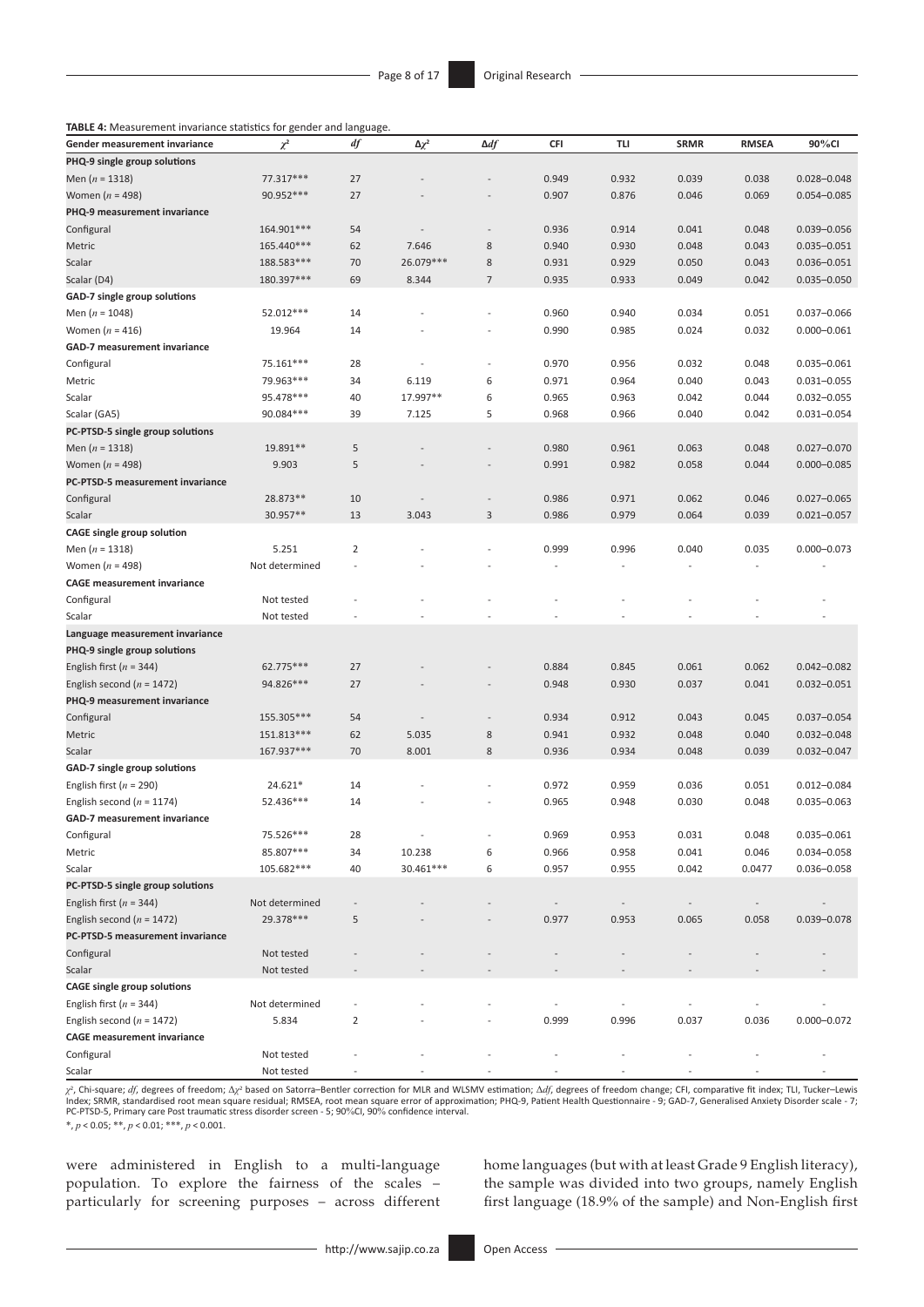language (81.1 % of the sample) to facilitate additional analysis.

### **Ethical considerations**

The study has been approved by Stellenbosch University's Health Research Ethics Committee (#N20/07/078). All participants ( *n* = 1816) gave written informed consent to the process and researchers only had access to de-identified data for analysis.

### **Results**

Indicators of scale dimensionality are reported in Table 3, indicators of measurement invariance analysis are given in Table 4 and socio-demographic effects and criterion validity markers are presented in Table 5. Detailed sensitivity and specificity figures are presented in Table 6. Across all measures, age correlated significantly with scores. All the age correlations were negative, with very small effect sizes. Cronbach's alphas are reported in Table 5 and in no case did alpha improve through the deletion of items.

Although none of the four models tested for unidimensionality obtained a non-significant  $\chi^2$ , the values were not excessively high. All other fit indices exceed the cut-points provided earlier. The TLI (0.93) for PHQ-9 was an exception, but the CFI was close enough to 0.95. The RMSEA was sufficiently small (0.04–0.05) for models, except for PC-PTSD-5, which still reached the criterion of < 0.06. The SRMR was smaller than 0.06 for all models. It can be accepted that all models exhibited sufficient fit to be evaluated as unidimensional scales (see Table 3). The details per scale are presented here.

In terms of measurement invariance, Table 4 shows that the single group solutions for men and women did not obtain a non-significant global **χ<sup>2</sup>** although SRMR were smaller than 0.08 and RMSEA was sufficiently low. Both CFI and TLI ranged in the region of 0.09 and it seems as if the smaller women sample fit the model less well than the model for men. The details per scale are presented here. Detail for the measurement invariance process for language for the four instruments are also presented in Table 4 and detailed here.

### **Primary Health Questionnaire-9**

Acceptable Cronbach's alpha (Table 5) and corrected itemtotal correlations (Figure 1) were found, with inter-item correlations ranging from 0.22 to 0.60. During the CFA, the Primary Health Questionnaire-9 (PHQ-9) showed two modification indices higher than 20 for covariance between indicator error variances. Only substantial reasons would allow including these two within-construct error covariance to be freed for estimation (Hair et al., 2019). The content of the items, although somewhat related, would not warrant such a decision (Byrne, 2012). Standardised loadings were relatively uniform and high, ranging from 0.58 to 0.76 with Item 9 at 0.47. The scale demonstrated significant parameters (Table 3), low error, high communality

| TABLE 5: Psychometric properties of study scales.<br>Measure                                                                                                                                                              |                  | Scale construction |                 |          |               | Socio-demographic effects |               |                      |         |       |             | Clinical utility |        |             |      |
|---------------------------------------------------------------------------------------------------------------------------------------------------------------------------------------------------------------------------|------------------|--------------------|-----------------|----------|---------------|---------------------------|---------------|----------------------|---------|-------|-------------|------------------|--------|-------------|------|
|                                                                                                                                                                                                                           | $M$ (s.d.) Items |                    | Alpha           |          | Age           | Gender                    |               | Language             |         |       | ROC         | <b>PM</b>        | $\geq$ | <b>SENS</b> | SPEC |
|                                                                                                                                                                                                                           |                  |                    | (95% CI)        |          | Þ             | difference<br>Group       | ρ             | difference<br>Group  | ₽       | AUC   | 95 % CI     |                  |        |             |      |
| Patient Health Questionanaire-9                                                                                                                                                                                           | 1.92(3.35)       | 9                  | 0.848           |          |               |                           |               |                      |         | 0.995 | 0.992-0.999 | 70.8             | 99.7   | 91.1        | 98.8 |
| Total score                                                                                                                                                                                                               |                  |                    | $0.837 - 0.858$ | $-0.189$ | ${}< 0.001$   | $t = -3.565$              |               | $0.001$ $t = -1.787$ | 0.074   |       |             |                  |        |             |      |
| $\text{Cases}$ ( $\geq 10$ )                                                                                                                                                                                              |                  |                    |                 |          |               | $\chi^2 = 4.952$          | 0.026         | $\chi^2 = 0.253$     | 0.615   |       |             |                  |        |             |      |
| Brief Symptom Inventory 18 - somatisation scale                                                                                                                                                                           |                  | $\circ$            | 0.577           |          |               |                           |               |                      |         |       |             |                  |        |             |      |
| Total score                                                                                                                                                                                                               |                  |                    | $0.522 - 0.627$ | $-0.137$ | 0.010         | $t = -5.432$              | ${}_{<0.001}$ | $t = -0.913$         | 0.364   |       |             |                  |        |             |      |
| Generalised Anxiety Disorder-7                                                                                                                                                                                            | 1.56 (3.02       | $\overline{ }$     | 0.889           |          |               |                           |               |                      |         | 0.998 | 0.997-1.000 | 56.8             | 100    | 100         | 97.7 |
| Total score                                                                                                                                                                                                               |                  |                    | $0.881 - 0.898$ | $-0.165$ | ${}< 0.001$   | $t = -2.062$              | 0.040         | $t = -0.734$         | 0.464   |       |             |                  |        |             |      |
| Cases ( $\geq$ 9)                                                                                                                                                                                                         |                  |                    |                 |          |               | $\chi^2 = 1.590$          | 0.207         | $\chi^2 = 0.055$     | 0.815   |       |             |                  |        |             |      |
| Primary Care Post-Traumatic Stress Disorder screen for DSM-5 0.17 (0.61)                                                                                                                                                  |                  | LN                 | 0.696           |          |               |                           |               |                      |         |       |             |                  |        |             |      |
| Total score                                                                                                                                                                                                               |                  |                    | 0.674-0.718     | $-0.115$ | ${}< 0.001$   | $t = -1.808$              | 0.071         | $t = -1.389$         | 0.165   | 0.989 | 0.982-0.996 | 46.1             | 99.9   | 86.7        | 98.7 |
| Cases ( $\geq$ 3)                                                                                                                                                                                                         |                  |                    |                 |          |               | $\chi^2 = 3.744$          | 0.053         | $\chi^2$ = 1.467     | 0.226   |       |             |                  |        |             |      |
| Panic like anxiety                                                                                                                                                                                                        |                  | $\sim$             | 0.546           |          |               |                           |               |                      |         |       |             |                  |        |             |      |
| Total score                                                                                                                                                                                                               |                  |                    | 0.476-0.607     | $-0.083$ | 0.024         | $t = -2.189$              | 0.029         | $t = 0.040$          | 0.968   |       |             |                  |        |             |      |
| Cases $(21)$                                                                                                                                                                                                              |                  |                    |                 |          |               | $\chi^2 = 3.364$          | 0.067         | $\chi^2 = 0.145$     | 0.704   |       |             |                  |        |             |      |
| CAGE scale                                                                                                                                                                                                                | 0.24(0.66)       | 4                  | 0.649           |          |               |                           |               |                      |         | 0.891 | 0.886-0.896 | 24.2             | 100    | 100         | 74.6 |
| Total score                                                                                                                                                                                                               |                  |                    | $0.624 - 0.674$ | $-0.138$ | ${}_{<0.001}$ | $t = 6.375$               |               | $(2.5 + 4.619)$      | 0.001   |       |             |                  |        |             |      |
| Cases $(2 2)$                                                                                                                                                                                                             |                  |                    |                 |          |               | $\chi^2 = 28.770$         | ${}< 0.001$   | $\chi^2$ = 16.282    | & 0.001 |       |             |                  |        |             |      |
| ROC. receiver operating/operator characteristic: AUC. area under the curve; 95% confidence interval; PPV, positive walue; NPV, negative predictive value; SENS, sensitivity; SPEC. specificity; s.d., standard deviation. |                  |                    |                 |          |               |                           |               |                      |         |       |             |                  |        |             |      |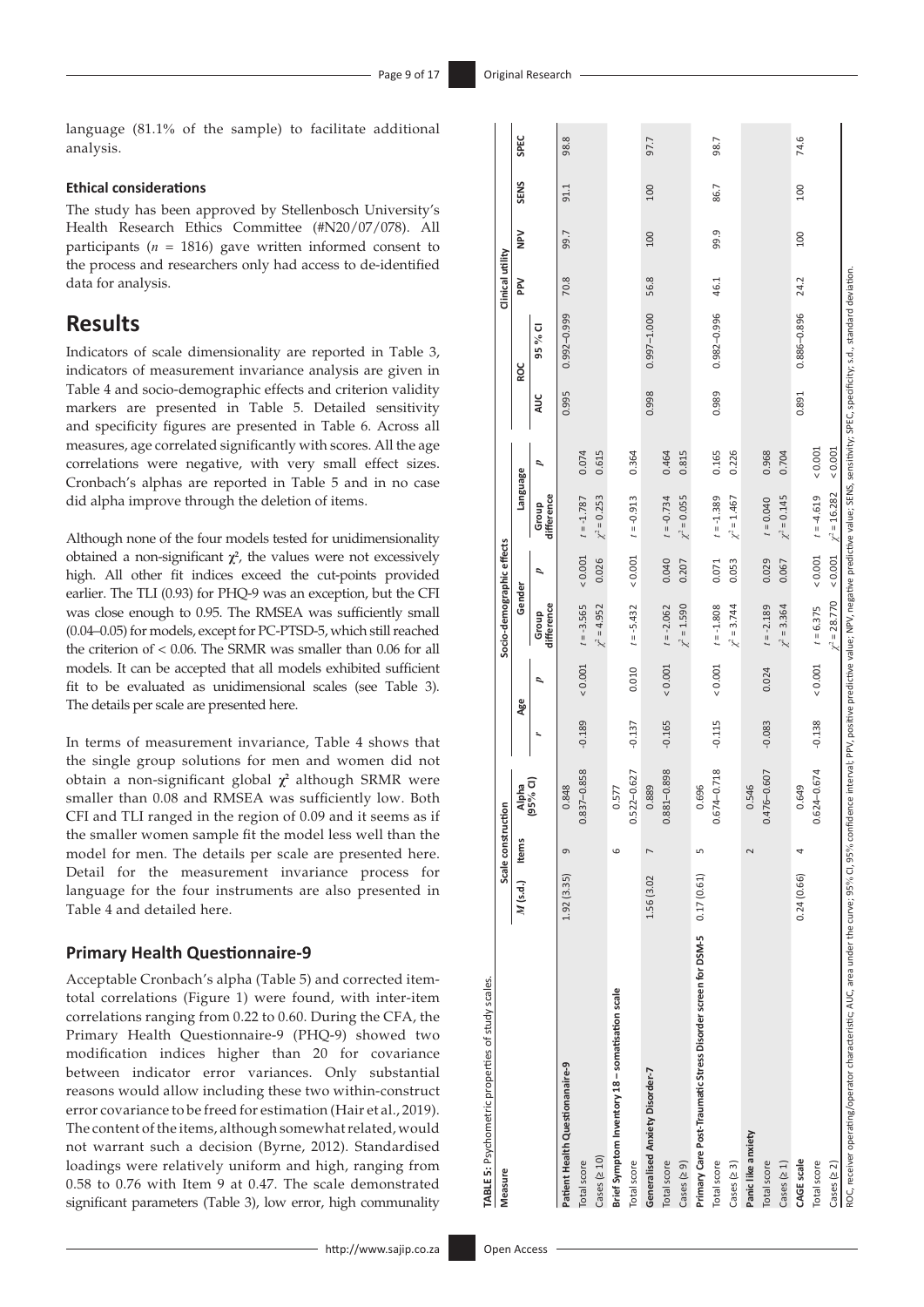**TABLE 6:** Sensitivity and specificity indicators for PHQ-9, GAD-7, PC-PTSD-5, and

| CAGE.          |             |             |
|----------------|-------------|-------------|
| Score          | Sensitivity | Specificity |
| PHQ-9          |             |             |
| 8              | 100         | 84.8        |
| 9              | 94.6        | 92.9        |
| 10             | 94.6        | 98.9        |
| 11             | 83.9        | 99.4        |
| 12             | 75.0        | 99.7        |
| GAD-7          |             |             |
| $\overline{7}$ | 100         | 96.8        |
| 8              | 100         | 97.7        |
| 9              | 96.6        | 98.8        |
| 10             | 96.6        | 99.4        |
| 11             | 86.2        | 99.6        |
| PC-PTSD-5      |             |             |
| $\mathbf{1}$   | 100         | 87.4        |
| $\overline{2}$ | 93.3        | 86.7        |
| 3              | 90.1        | 98.7        |
| 4              | 40.0        | 99.6        |
| 5              | 13.3        | 99.7        |
| CAGE           |             |             |
| $\mathbf{1}$   | 100         | 67.4        |
| $\overline{2}$ | 100         | 74.6        |
| 3              | 73.9        | 99.6        |
| 4              | 12.9        | 99.7        |

PHQ-9, Patient Health Questionnaire - 9; GAD-7, Generalised Anxiety Disorder scale - 7; PC-PTSD-5, Primary care Post traumatic stress disorder screen - 5.

as indicated by R-Square values for all indicators, and loaded high on each latent factor, providing sufficient evidence for unidimensionality.

The PHQ-9 for men and women were configural and metric invariant ( $\Delta \chi^2$  = 7.7,  $\Delta df$  = 8) but did not reach scalar invariance ( $\Delta \chi^2$  = 26.1,  $\Delta df$  = 8, *p* < 0.001). However, the examination of the modification indices showed that Item 4 influenced invariance and allowed its intercept to be freely estimated and permitted the remainder of intercepts to remain equivalent ( $\Delta \chi^2 = 8.3$ ,  $\Delta df = 7$ ). Note that the amended scalar model was compared with the metric model. Thus, PHQ-9 achieved partial measurement invariance on the scalar level, for gender.

The models for English first language speakers and for English second language speakers showed adequate fit for the RMSEA and SRMR indices. The smaller group of English first language speakers showed a CFI =  $0.884$  and TLI =  $0.845$ whilst the larger group of second language speakers were above 0.9 for the same indices. The global **χ<sup>2</sup>** for both groups were significant (*p* < 0.001). Full measurement invariance was demonstrated for configural, metric ( $\Delta \chi^2 = 5.0$ ,  $\Delta df = 8$ ) and scalar levels ( $\Delta \chi^2 = 8.0$ ,  $\Delta df = 8$ ), for language.

The PHQ-9 correlated significantly with the GAD-7, PC-PTSD-5 and CAGE and there were also significant comorbidities between MDD and GAD, PTSD and AUD (Table 7).

Excellent AUC was found (Table 5) and optimal sensitivity and specificity were obtained around a cut-point of  $\geq 10$ (Table 6). No significant language effects were found but **TABLE 7:** Inter-scale correlations for PHQ-9, GAD-7, PC-PTSD-5, and CAGE.

| GAD-7           | PC-PTSD-5                    | CAGE         |
|-----------------|------------------------------|--------------|
| $r = 0.841*$    | $r = 0.495*$                 | $r = 0.321*$ |
| -               | $r = 0.531*$                 | $r = 0.329*$ |
| $\qquad \qquad$ | $\qquad \qquad \blacksquare$ | $r = 0.238*$ |
|                 |                              |              |

PHQ-9, Patient Health Questionnaire - 9; GAD-7, Generalised Anxiety Disorder scale - 7; PC-PTSD-5, Primary care Post traumatic stress disorder screen - 5. \*, *p* < 0.001.

there was a significant gender effect, where women reported more severe mood symptoms (Cohen's *d* = 0.18; mean difference = 0.6) and more proportional cases were reported. Given the partial scalar invariance, small effect size and small mean difference, it did not appear practically useful to develop separate cut-points for women and men.

### **Brief Symptom Inventory-18-S**

A progress review after 350 cases found little usefulness of this scale. There was a poor association with clinical outcomes, identifying only 50% of interview-determined cases of psychological distress (i.e. defined for this purpose as any DSM-5 disorder) and poor internal consistency. There were moderate correlations with other scales (PHQ-9: *r* = 0.526, *p* < 0.001; GAD-7: *r* = 0.364, *p* < 0.001), which all displayed better sensitivity and specificity. As a result of its poor clinical utility, its use was discontinued after 352 cases.

### **Generalised Anxiety Disorder scale-7**

Acceptable Cronbach's alpha (Table 5) and corrected item-total correlations (Figure 1) were found, with inter-item correlations ranging from 0.46 to 0.72. During the CFA, the GAD-7 exhibited a similar situation as with the PHQ-9, with two high within-construct error covariances, but the same argument against freeing these parameters applied. The standardised loadings were consistently uniform and high, ranging from 0.65 to 0.83. The scale demonstrated significant parameters (Table 3), low error, high communality as indicated by R-Square values for all indicators and loaded high on each latent factor, providing sufficient evidence for unidimensionality.

The GAD-7 single group solutions showed that the model for women exhibited good fit with a non-significant **χ<sup>2</sup>** (19.964, *df* = 14) and all other fit indices well over the recommended limits for good fitting models. Except for the global  $\chi^2$  (52.0, *df* = 14, *p* < 0.001) the remainder of the fit indices also indicated a good fitting model for men. Similar results to the previous test were found with respect to measurement invariance: the instrument exhibited both configural and metric invariance but partial scalar invariance when the intercept for Item 5 was freely estimated ( $\Delta \chi^2 = 7.1$ ,  $\Delta df = 5$ ).

The GAD-7 showed adequate fit for both language groups for the CFI, TLI, RMSEA and SRMR indices. The global **χ<sup>2</sup>** for both groups were significant with the smaller English first language group significant at the 0.05 exceedance level and the larger group  $p < 0.001$ . The GAD-7 achieved configural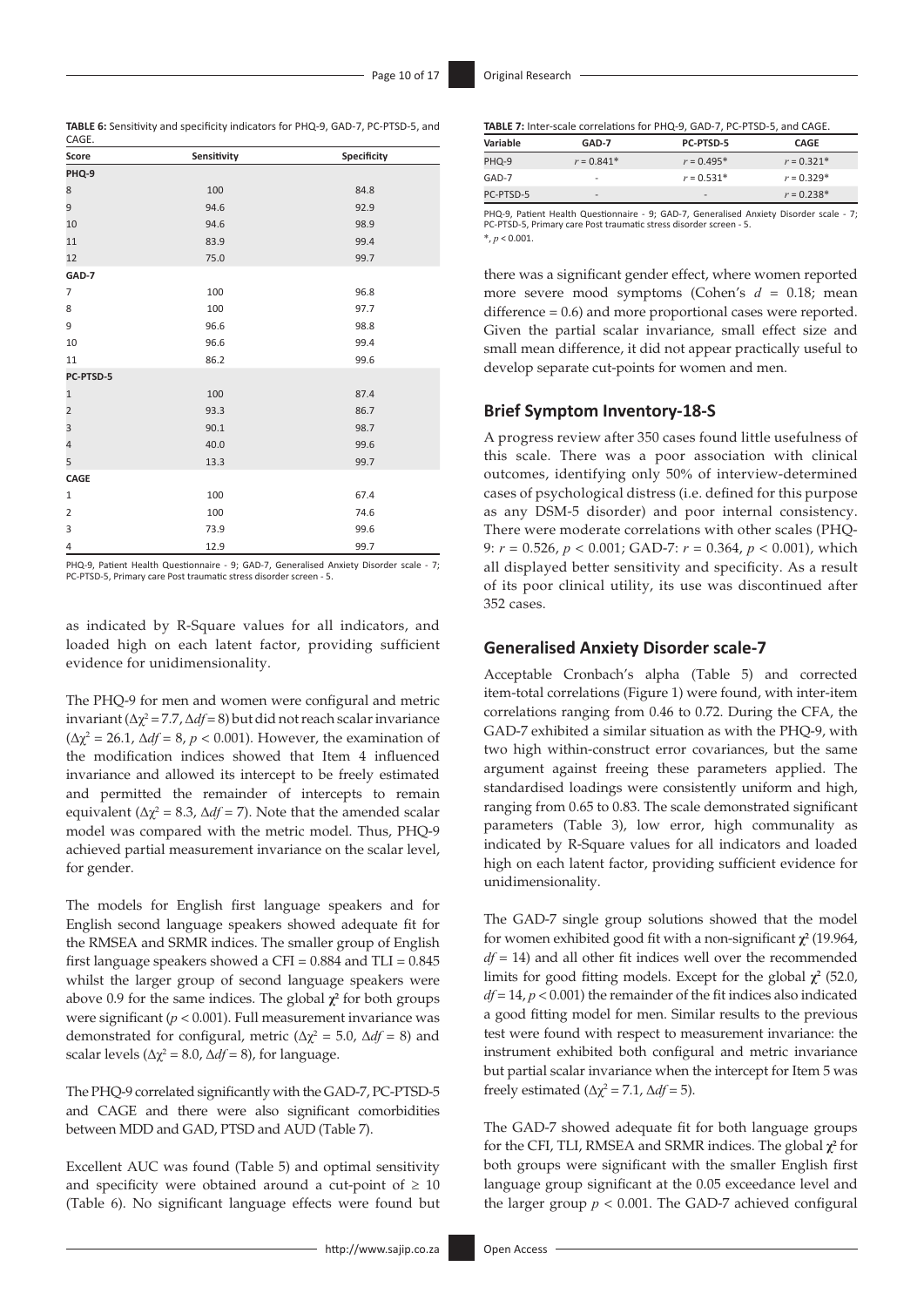

PHQ-9, Patient Health Questionnaire - 9; GAD-7, Generalised Anxiety Disorder scale - 7; PC-PTSD-5, Primary care Post traumatic stress disorder screen - 5; **FIGURE 1:** Confirmatory factor analysis results for one factor models.

and metric invariance ( $\Delta \chi^2 = 10.238$ ,  $\Delta df = 6$ ) but not scalar equivalence ( $\Delta \chi^2$  = 30.4610,  $\Delta df$  =6,  $p < 0.001$ ). Modification indices showed no intercepts influencing the models thus partial invariance for intercepts was not possible.

The GAD-7 correlated significantly with the PHQ-9, PC-PTSD-5 and CAGE, and there were also significant comorbidities between GAD and MDD, PTSD and AUD disorder (Table 7).

Excellent AUC was found (Table 5) and good sensitivity and specificity were obtained around a cut-point of  $\geq$  9. In this sample, specificity was marginally improved (whilst maintaining sensitivity) when a score of  $\geq 10$  was used as cutpoint (see Table 6). No significant language effects were found, but there was a significant gender effect, where women reported more severe anxiety symptoms (Cohen's *d*  $= 0.12$ ; mean difference  $= 0.4$ ). Given the absence of scalar invariance, small effect size and small mean difference, it did not appear practically useful to develop separate cut-points for women and men. The GAD-7 cases also included all cases of panic disorder and most cases of PTSD and were thus possibly more indicative of 'any' anxiety disorder than GAD only.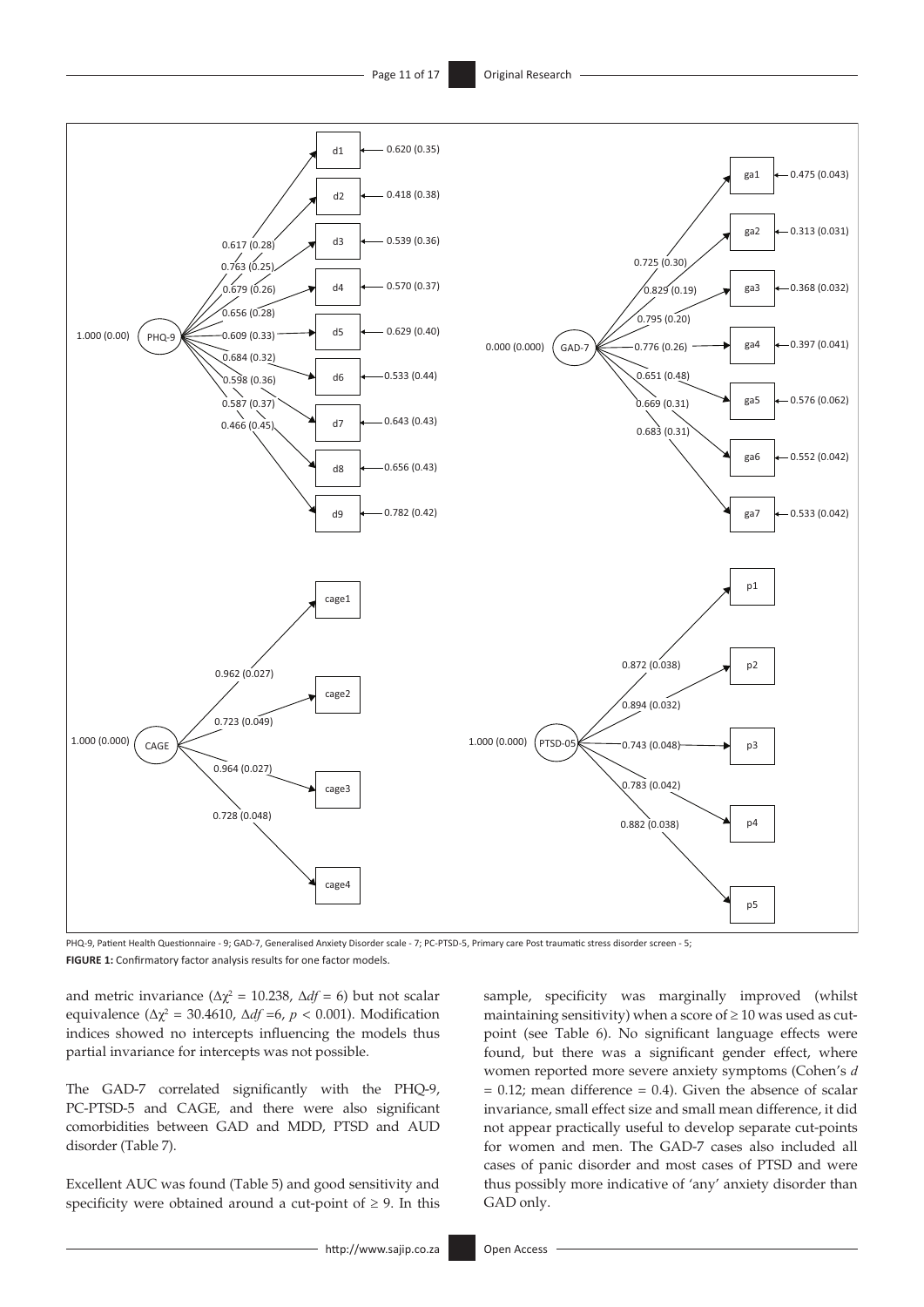### **Primary care post-traumatic stress disorder screen for DSM-5**

Cronbach's alpha was acceptable for research, but only borderline sufficient for clinical use (Table 5). Acceptable corrected item-total correlations (Figure 1) were found and inter-item correlations ranged from 0.22 to 0.50. During the CFA, the PC-PTSD-5 had no modification indices above 4 and standardised loadings ranged from 0.74 to 0.89. The scale demonstrated significant parameters (Table 3), low error, high communality as indicated by R-Square values for all indicators, and loaded high on each latent factor, providing sufficient evidence for unidimensionality.

The PC-PTSD-5 models for both men and women showed good fit indices with CFI, TLI, RMSEA and SRMR well within the limits for good fitting models. The model for women achieved a non-significant global  $\chi^2$  (9.903,  $df = 5$ ). The instrument achieved both configural and scalar invariance  $(\Delta \chi^2 = 3.0, \Delta df = 3)$  for gender.

The model fit for PC-PTSD-5 first language speakers could not be determined because the residual covariance matrix (theta) is not positive definite and involved indicator Item 5. The global  $\chi^2$  for English second language speakers was significant ( $\chi^2$  = 29.378,  $df$  = 5,  $p$  < 0.001). The second language single model CFI, TLI, RMSEA and SRMR indices were within acceptable limits. As a result of the undefined R-Square for indicator Item 5 in the English first language speaking group measurement invariance could not be evaluated for the PC-PTSD-5 for language.

The PC-PTSD-5 correlated significantly with the PHQ-9, GAD-7 and CAGE, and there were also significant comorbidities between PTSD and MDD and GAD (Table 6). Excellent AUC was reported (Table 5), and optimal sensitivity and specificity were obtained around a cut-point of  $\geq 3$ (see Table 6). There were no significant mean difference gender or language effects observed.

### **Panic-like anxiety**

Early feedback from participating psychologists indicated scepticism regarding the usefulness of this scale, and after a progress review of the first 746 cases, it was discontinued because of poor specificity. Participants reported intense anxiety more often than what could be clinically diagnosed, with less than 40% of *YES* responses (to either item) associated with any actual diagnosis. All interview-confirmed panic cases were also identified through the GAD-7. Feedback from participating psychologists suggested that the high rate of false positives was more an indicator of non-pathological general psychological distress, rather than reflective of actual panic-like experiences.

### **CAGE**

Cronbach's alpha was acceptable for research but not sufficient for clinical use (Table 5). Acceptable corrected

item-total correlations (Figure 1) were found and inter-item correlations ranged from 0.35 to 0.63. During the CFA, the CAGE had no modification indices above 4. The standardised loadings were above 0.7 and topped out at above 0.9. The scale demonstrated significant parameters (Table 3), low error, high communality as indicated by R-Square values for all indicators and loaded high on each latent factor, providing sufficient evidence for unidimensionality.

The single group model for men fit extremely well with a non-significant  $\chi^2$  (5.251, *df* = 2) but the model for women could not be determined because the residual covariance matrix (theta) is not positive definite and involved indicator Item 3. Thus, measurement invariance for the CAGE could not be determined as a result of the undefined R-Square for indicator Item 3 in the women's group.

Again, the model fit for the English first language speakers could not be determined because the residual covariance matrix (theta) is not positive definite and involved indicator Item 3. The larger group, namely the English second language speakers single model yielded extremely good fit  $(\chi^2 = 5.834,$  $df = 2$ ,  $p > 0.05$ ) and the CFI, TLI, RMSEA and SRMR indices very good fit. The measurement invariance for the CAGE could not be determined as a result of the undefined R-Square for indicator Item 3 in the English first language speaking group.

The CAGE correlated significantly with the PHQ-9, GAD-7 and PC-PTSD-5, and there were also significant comorbidities between AUD and MDD and GAD (Table 7).

Good AUC was reported and highest sensitivity and specificity were obtained around a cut-point of  $\geq 2$  (Table 5). There was a significant gender effect, where men reported more indicators of problematic alcohol use (Cohen's *d* = 0.39; mean difference = 0.2) and more proportional cases. There was also a significant language effect, where non-English first language speakers reported more indicators of problematic alcohol use (Cohen's *d* = 0.32; mean difference = 0.2). Given that measurement invariance for gender and language could not be determined, combined with the negligible effect sizes and small mean differences, it did not appear practically useful to develop separate cut-points based on gender or language.

### **Discussion**

### **Outline of the results**

### **Measures for clinical consideration: evidence of validity and practical implications for occupational health screening**

The first objective was to provide evidence of structural validity. In this regard evidence of validity, based on internal structure, were found for all four scales. All four scales provided sufficient evidence for unidimensionality. Various degrees of measurement invariance were observed, with the two scales with binary responses not allowing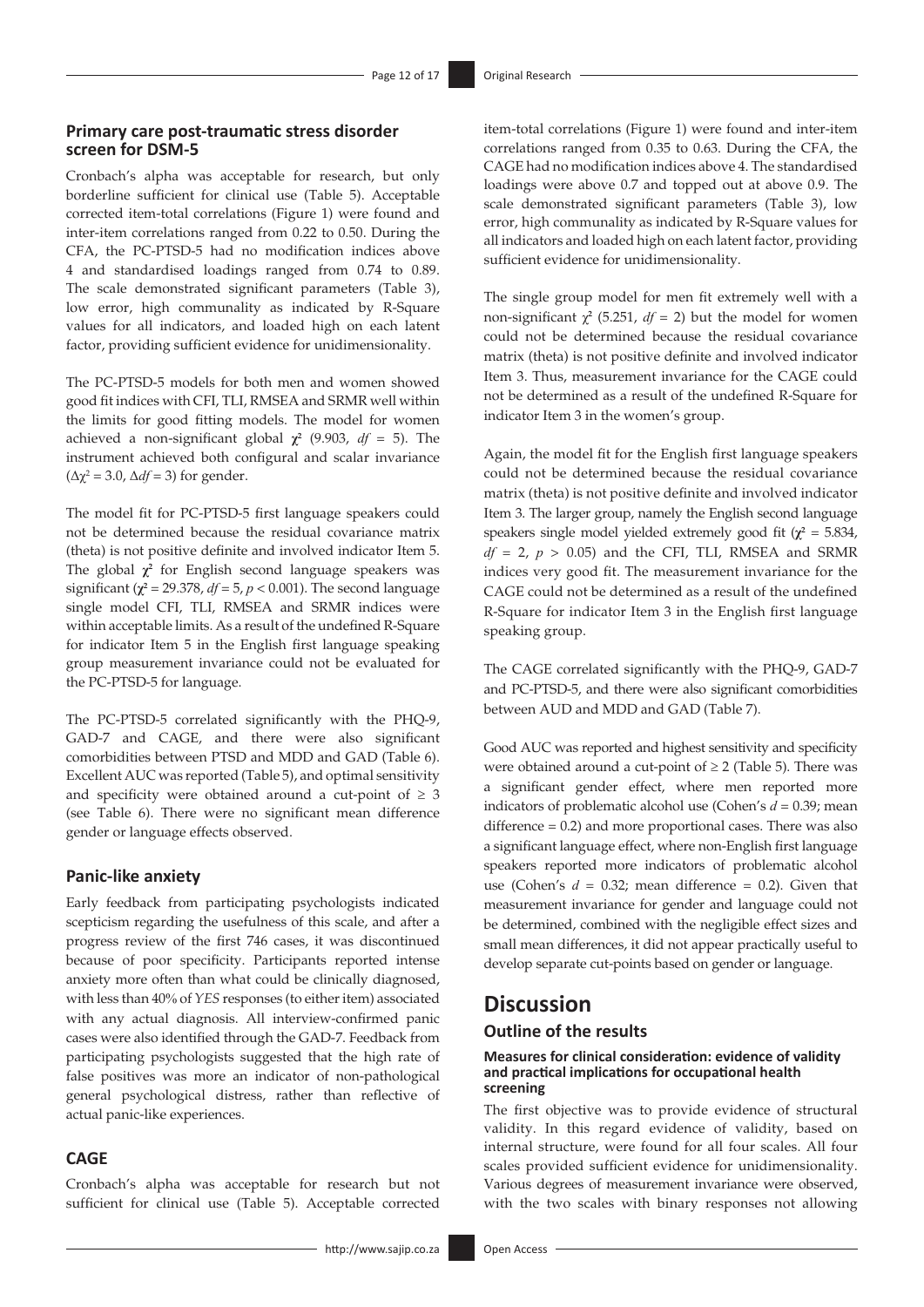**TABLE 8:** Diagnosed comorbidities for MDD, GAD, PTSD, and AUD diagnosed comorbidities.

| Variable    | GAD                      | <b>PTSD</b>              | <b>AUD</b>           |
|-------------|--------------------------|--------------------------|----------------------|
| <b>MDD</b>  | $\gamma^2$ = 477.466*    | $\gamma^2$ = 204.600*    | $\gamma^2$ = 71.055* |
| GAD         | $\overline{\phantom{a}}$ | $\gamma^2$ = 260.739*    | $\gamma^2$ = 63.512* |
| <b>PTSD</b> | -                        | $\overline{\phantom{0}}$ | $\gamma^2$ = 2.217   |

MDD, major depressive disorder; GAD, Generalised Anxiety Disorder; PTSD, post-traumatic stress disorder; AUD, alcohol use disorders. \*, *p* < 0.001.

for full measurement invariance to be determined. Itemintercorrelations were generally acceptable and all intertotal correlations exceeded 0.3. The PHQ-9 and GAD-7 had good internal reliability, the PC-PTSD-5 was acceptable and the CAGE alpha coefficient, whilst acceptable for research, was questionable for clinical use. Furthermore, evidence of validity based on relationships to other variables were demonstrated in the expected significant correlations between the four scales (Table 7 and Table 8 ).

The second objective was to provide evidence of criterion validity and clinical utility. Evidence of validity based on test–criterion relationships were demonstrated through strong associations between scale scores and interview outcomes (as the references standard; Table 5). Furthermore, the PHQ-9, GAD-7 and PC-PTSD-5 displayed excellent screening accuracy, and the CAGE good accuracy, in this setting. The high screening accuracy may in part be a sampling artefact, as the participants were drawn from organisations with more ingrained systems and cultures that educate, promote and screen for mental illness. Such organisations tend to have workforce populations with higher rates of mental health literacy, who are more adept at recognising and reporting mental ill-health (Lieberman, 2019). The four scales further reported high negative predictive value, suggesting low rates of missed identification of risk – a desirable characteristic for screening tools. The variable and poorer positive predictive value was likely because of the relatively low prevalence of CMD in this generally healthy sample (Ranganathan & Aggarwal, 2018).

On a practical level, the PHQ-9 results supported previous recommendations that scores  $\geq$  10 be considered as a positive screen for depression in low- and middle-income contexts, as well as in occupational health settings (Akena et al., 2012; Volker et al., 2016). For the GAD-7, marginally better specificity was obtained when the cut-point for any anxiety disorder was raised to  $\geq 10$  (without sacrificing sensitivity). Furthermore, the GAD-7 appeared useful (in retrospect) to identify not only GAD but also panic and possibly even PTSD, which supported earlier international experience (Kroenke et al., 2007). Additional work will be necessary to determine whether different cut-points would be required for different presentations of disordered anxiety (e.g. GAD, panic disorder, etc.). The results of both scales supported previous reports on the higher mean scores of women compared with men (e.g. Löwe et al., 2008), although in neither case did the data require development of separate thresholds for women and men, which would simplify future interpretation during screening. For both the PHQ-9 and GAD-7 at least partial scalar invariance was observed for language, making these scales potentially useful for administration in multilingual workgroups.

The PC-PTSD-5 results supported previous recommendations that scores  $\geq$  3 be considered as a positive screen for further referral (Bovin et al., 2021; Jung et al., 2018; Prins et al., 2016). The slightly higher specificity than previous reports (Prins et al., 2016), together with the lack of significant gender and language effects (whilst acknowledging skewed subsample sizes) were encouraging for practical application. In a country with highly reported community level traumatic exposures and associated prevalence of PTSD (Edwards, 2005; Kaminer & Eagle, 2010; Peltzer & Pengpid, 2019), a screener as brief is this one may be particularly valuable. However, given that the interview-determined PTSD prevalence was only 0.8%, follow-up studies will be required to confirm the diagnostic accuracy of the PC-PTSD-5 in samples with higher prevalence of traumatic exposure or diagnosed PTSD. Follow-up studies would also be required to further explore measurement invariance across language groups.

The CAGE cut-point of  $\geq 2$  appear consistent with findings in sub-Saharan Africa studies (Claassen, 1999; Vissoci et al., 2018). However, in spite of the good screening accuracy reported, the CAGE might be somewhat less useful in the current context. The poor Cronbach's alpha may be questionable for clinical use, and the poorer specificity and PPV may lower screening efficiency by identifying too many false positive cases for referral. The gender effect found in this sample (i.e. higher mean scores of men compared with women), although small, is consistent with general reports, where the need for different cut-points for women and men has been exhaustively debated (cf. Dhalla & Kopec, 2007, for review).

The significant language effect observed in this sample poses a substantial challenge to the practical use of the CAGE, particularly as measurement invariance could not be determined. Non-English first language speakers reported more indicators of problematic alcohol use, although the mean score difference and effect size were small. It could be hypothesised that this sample of educated employees may have had better English proficiency than the general population (hence the small mean score difference), and that another sample may have greater difficulty with the language employed in the four items. All four items require some semantic interpretation and language background could therefore influence the reporting of the CAGE indicators of problematic alcohol use. Possible language effects may make the CAGE less suitable for use in the current SA multilingual context.

High levels of AUD have consistently been reported in SA society (Herman et al., 2009) and there remains a need for a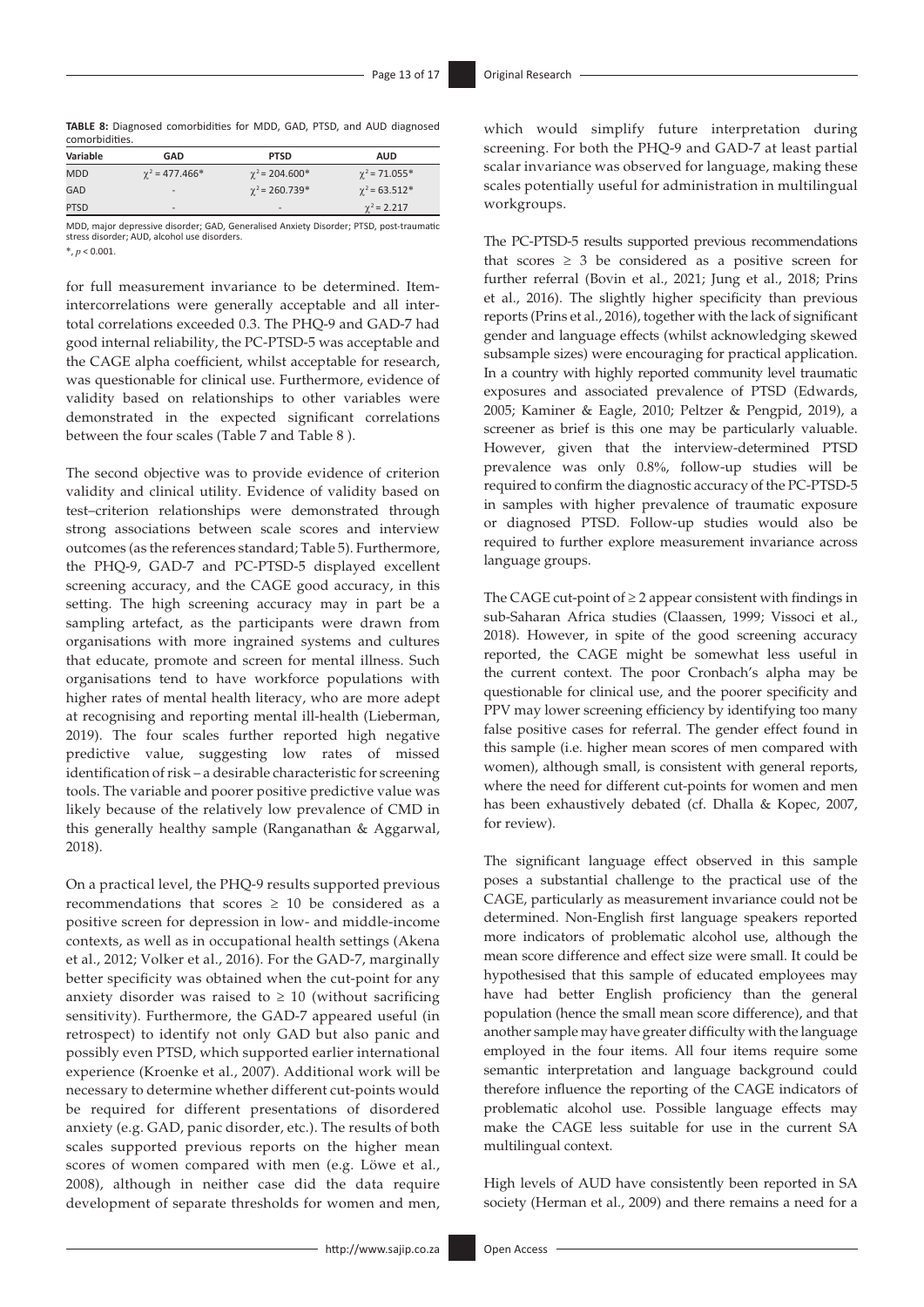scale with acceptable diagnostic accuracy. In this regard, a scale like the AUDIT (Barbor, Higgens-Biddle, Saunders, & Monteiro, 2001; Saunders, Aasland, Babor, De la Fuente, & Grant, 1993), recommended by the World Health Organization, may be worth considering for local use.

### **Discontinued measures**

The BSI-18-S was discontinued early because of questionable psychometric properties and poor clinical utility. It differentiated poorly between diagnostic cases, supporting the finding of Recklitis et al. (2017, p. 1197) who concluded that the BSI-18 should not be used as a stand-alone screening measure for making clinical decisions (i.e. referral for mental health follow-up). It could be hypothesised that the poor clinical utility was because of this educated sample exhibiting the necessary vocabulary to be more specific in reporting their distress (e.g. as mood or anxiety). Furthermore, a 6-item scale may not be sufficient to tap into a construct as complex as somatisation, especially as the BSI was initially designed for use with medical patients (Derogatis, 2001) and possibly was not a good fit in a population of generally healthy adults.

The 2-item panic-like anxiety scale was discontinued early because of poor specificity. This scale was adapted from civil aviation guidelines (SACAA, 2017), which were originally intended for a very specific group (e.g. aircrew), and may not be equally useful in a general industry population. This leaves two possible avenues for further consideration: Firstly, two items make a very brief scale to screen for a common and complex condition such as panic disorder. Future research may be usefully directed towards identifying additional items to improve its utility to screen for panic. Secondly, there may be no need for an additional intense panic-like measure in this context, as the GAD-7 in this sample also identified all panic cases. Thus, simply using the GAD-7 as general screening for multiple anxiety disorders might be sufficient, especially as all positive screening outcomes are automatically referred for further assessment.

### **Practical implications**

The findings of this study point to an opportunity to more fully realise the strategic role that brief, locally validated and clinically efficacious screening measures can play in facilitating more efficient access points and referral pathways for mental health support in South African occupational healthcare. This is especially pertinent given the role that imprecise and non-normed screening measures play not only in the over or under-diagnosis of CMD but also the inappropriate allocation of, and expenditure on, intervention opportunities in what are often resourcelimited occupational healthcare support systems. Alone, however, validated mental health screening measures do not adequately solve the burden of CMD in workplace settings and can in fact prove to be counterproductive should the 'point of screening' not be coupled to appropriate

post-screening referral and treatment pathways (Joyce et al., 2016). Furthermore, whilst routine occupational mental health screening for CMD is evermore *en vogue* for its cost effectiveness (Dobson et al., 2018) and its role in establishing workplace cultures of 'continuous health promotion' (Magnavita, 2018), this does not eliminate longer standing critiques that such screenings heighten experiences of workplace stigma (Solomon, Mikulincer, & Flum, 1989). For this reason, the screening measures recommended here need to be embedded within workplace programmes of mental health education.

### **Limitations**

The results from this convenience sample cannot be generalised to populations with lower formative education levels without further evidence of validity. Furthermore, the lack of comorbidity data – likely a significant proportion (Nel, Augustyn, & Bartman, 2018) – was not known for this data set. It is possible, and would require further investigation, that against the background of multiple comorbidities, scale scores could have reflected general mental distress, rather than specific diagnoses. The scales reported here measured the severity, or presence, of selected conditions, but not the extent of impact on daily life (PHQ-9 and GAD-7 have additional items to measure the degree to which symptoms have affected patients' level of functioning, but they were not available for this study). Future studies may be valuable in clarifying associations between severity scores and impact on level of functioning in local SA samples. Inter-rater reliability – when using multiple psychologists for DMS-5 based assessments – were not available for this study and may need to be accommodated in future protocols. Lastly, further research may require larger samples to investigate the measurement invariance of these scales across different socio-demographic variables.

### **Conclusion**

This study reported evidence of structural and criterion validity for the four scales when administered in local occupational health surveillance settings. A particular benefit of the PHQ-9, GAD-7 and PC-PTSD-5 is that the same reference norms appear useful – for now – across gender and language backgrounds, at least in workplace populations with a minimum of 9 years of formal schooling. However, there remains a need for larger scale 'general population' studies to establish their utility in a more diverse range of occupational environments and workplaces, where systems and cultures of mental health promotion and intervention are less ingrained and practised.

For practical application, the PHQ-9, GAD-7 and PC-PTSD-5 demonstrated good diagnostic accuracy and – where there is a relatively highly educated and psychologically literate occupational sample – confirmed that targeted mental health screening presents potential clinical utility for identification, referral and intervention within occupational health surveillance infrastructure.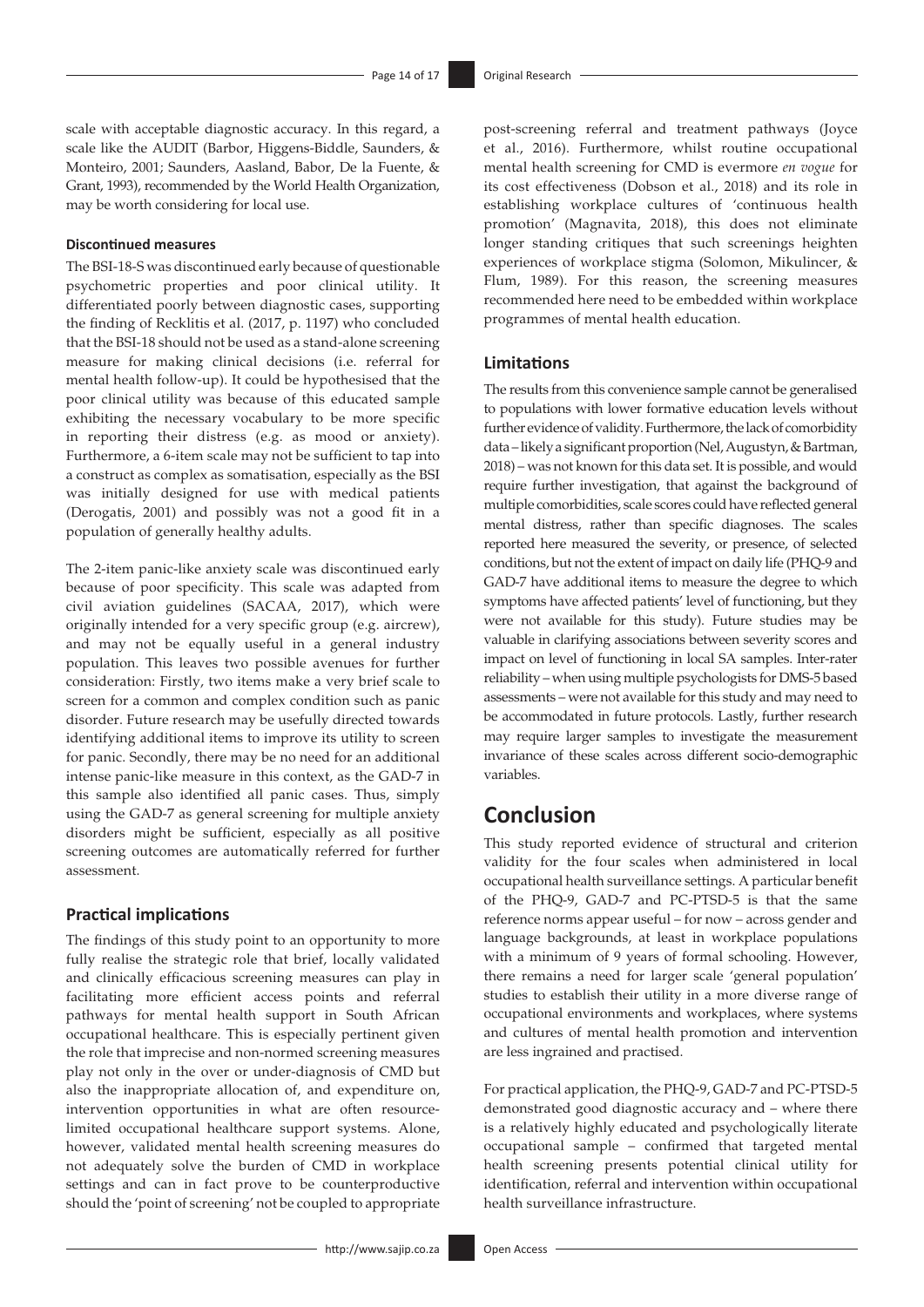# **Acknowledgements**

### **Competing interests**

The authors declared that they have no financial or personal relationships that may have inappropriately influenced them in writing this article.

### **Authors' contributions**

C.H.v.W. and J.H.M. conceptualised the study. C.H.v.W., J.H.M. and D.J.F.M. contributed to the analysis of data and were involved in the final review and editing of the article.

### **Funding information**

The authors received no financial support for the research, authorship, and/or publication of this article.

### **Data availability**

The data that support the findings of this study are available from the corresponding author, C.v.W., upon reasonable request. The data are not publicly available due to privacy and ethical considerations.

### **Disclaimer**

The views and opinions expressed in the article are those of the authors and do not necessarily reflect an official policy or position of any affiliated agency of the authors.

### **References**

- Adams, R.E., Boscarino, J.A., & Galea, S. (2006). Alcohol use, mental health status and psychological well-being 2 years after the World Trade Center attacks in New York City. *American Journal of Drug and Alcohol Abuse, 32*(2), 203–224. [https://doi.](https://doi.org/10.1080%2F00952990500479522) org/10.1080%[2F00952990500479522](https://doi.org/10.1080%2F00952990500479522)
- Adewuya, A.O., Ola, B.A., & Afolabi, O.O. (2006). Validity of the patient health questionnaire (PHQ-9) as a screening tool for depression amongst Nigerian university students. *Journal of Affective Disorders, 96*(1–2), 89–93. [https://doi.](https://doi.org/10.1016/j.jad.2006.05.021) [org/10.1016/j.jad.2006.05.021](https://doi.org/10.1016/j.jad.2006.05.021)
- Akena, D., Joska, J., Obuku, E.A., Amos, T., Musisi, S., & Stein, D.J. (2012). Comparing<br>the accuracy of brief versus long depression screening instruments which have<br>been validated in low- and middle-income countries: A s
- American Educational Research Association, American Psychological Association, National Council on Measurement in Education, Joint Committee on Standards for Educational and Psychological Testing (U.S.). (2014). *Standards for educational and psychological testing*. Washington, DC: AERA.
- American Psychiatric Association. (2013). *Diagnostic and statistical manual of mental disorders* (5th ed.). Arlington, VA: American Psychiatric Association.
- American Psychological Association. (2021). *APA dictionary*. Retrieved from [https://](https://dictionary.apa.org/alcohol-use-disorder) [dictionary.apa.org/alcohol-use-disorder](https://dictionary.apa.org/alcohol-use-disorder)
- Asami, Y., Goren, A., & Okumura, Y. (2015). Work productivity loss with depression, diagnosed and undiagnosed, among workers in an internet-based survey conducted in Japan. *Journal of Occupational and Environmental Medicine, 57*(1), 105–110. <https://doi.org/10.1097/jom.0000000000000310>
- Asner-Self, K.K., Schreiber, J.B., & Marotta, S.A. (2006). A cross-cultural analysis of the Brief Symptom Inventory-18. *Cultural Diversity and Ethnic Minority Psychology, 12*(2), 367–375.<https://doi.org/10.1037/1099-9809.12.2.367>
- Barbor, T.F., Higgens-Biddle, J.C., Saunders, J.B., & Monteiro, M.G. (2001). AUDIT. In *The alcohol use disorders identification test. Guidelines for use in primary health care* (2nd ed.). World Health Organization. Retrieved from [https://www.who.int/](https://www.who.int/publications/i/item/audit-the-alcohol-use-disorders-identification-test-guidelines-for-use-in-primary-health-care) [publications/i/item/audit-the-alcohol-use-disorders-identification-test](https://www.who.int/publications/i/item/audit-the-alcohol-use-disorders-identification-test-guidelines-for-use-in-primary-health-care)[guidelines-for-use-in-primary-health-care](https://www.who.int/publications/i/item/audit-the-alcohol-use-disorders-identification-test-guidelines-for-use-in-primary-health-care)
- Barthel, D., Barkmann, C., Ehrhardt, S., Bindt, C., & International CDS Study Group. (2014). Psychometric properties of the 7-item Generalized Anxiety Disorder scale in antepartum women from Ghana and Côte d'Ivoire. *Journal of Affective Disorders, 169*, 203–211. <https://doi.org/10.1016/j.jad.2014.08.004>
- Bezuidenhout, D. (2018). *Validation of the general anxiety disorder 7 in a non-clinical sample of South African employees* (Unpublished master's thesis). University of Johannesburg. Retrieved from<http://hdl.handle.net/10210/402688>
- Bhana, A., Rathod, S.D., Selohilwe, O., Kathree, T., & Petersen, I. (2015). The validity of the Patient Health Questionnaire for screening depression in chronic care patients the Patient Health Questionnaire for screening depression in chronic care patients. in primary health care in South Africa. *BMC Psychiatry, 15*, Article 118. [https://doi.](https://doi.org/10.1186/s12888-015-0503-0) [org/10.1186/s12888-015-0503-0](https://doi.org/10.1186/s12888-015-0503-0)
- Botha, M.N. (2011). *Validation of the Patient Health Questionnaire (PHQ-9) in an African context*. Unpublished master's thesis. North-West University. Retrieved from<http://hdl.handle.net/10394/4647>
- Bovin, M.J., Kimerling, R., Weathers, F.W., Prins, A., Marx, B.P., Post, E.P., & Schnurr, P.P. (2021). Diagnostic accuracy and acceptability of the primary care posttraumatic<br>stress disorder screen for the diagnostic and statistical manual of mental disorders<br>(5th ed.) among US veterans. JAMA Network Open, 4(2)
- Brown, T.A. (2015). *Confirmatory factor analysis for applied research* (2nd ed.). New York: The Guilford Press.
- Byrne, B.M. (2012). *Structural equation modeling with Mplus: Basic concepts, applications, and programming*. New York: Routledge.
- Carlson, L.E., Angen, M., Cullum, J., Goodey, E., Koopmans, J., Lamont, L., …Bultz, B.D. (2004). High levels of untreated distress and fatigue in cancer patients. *British Journal of Cancer, 90*, 2297–2304. <https://doi.org/10.1038/sj.bjc.6601887>
- Chmielewski, M., Clark, L.A., Bagby, R.M., & Watson, D. (2015). Method matters:<br>Understanding diagnostic reliability in DSM-IV and DSM-5. Journal of Abnormal<br>Psychology, 124(3), 764–769. https://doi.org/10.1037/abn000069
- Cholera, R., Gaynes, B.N., Pence, B.W., Bassett, J., Qangule, N., Macphail, C., …Miller, W.C. (2014). Validity of the Patient Health Questionnaire-9 to screen for depression in a high-HIV burden primary healthcare clinic in Johannesburg, South Africa. *Journal of Affective Disorders, 167*, 160–166. [https://doi.org/10.1016/j.](https://doi.org/10.1016/j.jad.2014.06.003) [jad.2014.06.003](https://doi.org/10.1016/j.jad.2014.06.003)
- Claassen, J.N. (1999). The benefits of the CAGE as a screening tool for alcoholism in a closed rural South African community. *South African Medical Journal, 89*(9), 976–979.
- Derogatis, L.R. (2001). *BSI 18, Brief Symptom Inventory 18: Administration, scoring and procedure manual*. Minneapolis: NCS Pearson.
- Dhalla, S., & Kopec, J.A. (2007). The CAGE questionnaire for alcohol misuse: A review of reliability and validity studies. *Clinical & Investigative Medicine, 30*(1), 33–41. <https://doi.org/10.25011/cim.v30i1.447>
- Dobson, K.S., Szeto, A., Knaak, S., Krupa, T., Kirsh, B., Luong, D., …Pietrus, M. (2018). Mental health initiatives in the workplace: Models, methods and results from the Mental Health Commission of Canada. *World Psychiatry, 17*(3), 370–371. [https://](https://doi.org/10.1002%2Fwps.20574) [doi.org/10.1002](https://doi.org/10.1002%2Fwps.20574)%2Fwps.20574
- Docrat, S., Besada, D., Cleary, S., Daviaud E., & Lund, C. (2019). Mental health system costs, resources and constraints in South Africa: A national survey. *Health Policy and Planning, 34*(9), 706–719.<https://doi.org/10.1093/heapol/czz085>
- Draguns, J.G., & Tanaka-Matsumi, J. (2003). Assessment of psychopathology across and within cultures: Issues and findings. *Behaviour Research and Therapy, 41*(7), 755–776. [https://doi.org/10.1016/s0005-7967\(02\)00190-0](https://doi.org/10.1016/s0005-7967(02)00190-0)
- Edwards, D. (2005). Post-traumatic stress disorder as a public health concern in South Africa. *Journal of Psychology in Africa, 15*(2), 125–134. [https://doi.org/10.4314/](https://doi.org/10.4314/jpa.v15i2.30650) [jpa.v15i2.30650](https://doi.org/10.4314/jpa.v15i2.30650)
- Employment Equity Act. (1998). *Employment Equity Act 55 of 1998*. Retrieved from <https://www.gov.za/documents/employment-equity-act>
- European Federation of Psychologists' Associations (2013). *EFPA review model for the description and evaluation of psychological and educational tests, version 4.2.6*. Retrieved from<http://assessment.efpa.eu/documents-/>
- Ewing, J.A. (1984). Detecting Alcoholism: The CAGE Questionnaire. *JAMA, 252*, 1905–1907.<https://doi.org/10.1001/jama.1984.03350140051025>
- Franke, G.H., Jaeger, S., Glaesmer, H., Barkmann, C., Petrowski, K., & Braehler, E. (2017). Psychometric analysis of the Brief Symptom Inventory 18 (BSI-18) in a representative German sample. *BMC Medical Research Methodology, 17*(1), 14. <https://doi.org/10.1186/s12874-016-0283-3>
- García-Campayo, J., Zamorano, E., Ruiz, M.A., Pardo, A., Pérez-Páramo, M., López-Gómez, V., ...Rejas, J. (2010). Cultural adaptation into Spanish of the generalized<br>anxiety disorder-7 (GAD-7) scale as a screening tool. *Health and Quality of Life*<br>*Outcomes, 8,* 1–11. https://doi.org/10.1186/1477-7525-
- Gilbody, S., Richards, D., & Barkham, M. (2007). Diagnosing depression in primary care using self-completed instruments: UK validation of PHQ–9 and CORE–OM. *British Journal of General Practice, 57*, 650–652.
- Hair, Jr., J.F., Black, W.C., Babin, B.J., & Anderson, R.E. (2019). *Multivariate data analysis* (8th ed.). Andover: Cengage.
- Henn, C., & Morgan, B. (2019). Differential item functioning of the CESDR-R and GAD-7 in African and white working adults. *South Africa Journal of Industrial Psychology, 45*, Article a1663.<https://doi.org/10.4102/sajip.v45i0.1663>
- Herman, A.A., Stein, D.J., Seedat, S., Heeringa, S.G., Moomal, H., & Williams, D.R. (2009). The South African Stress and Health (SASH) study: 12-month and lifetime prevalence of common mental disorders. *South African Medical Journal, 99*(5 Pt 2), 339–344.
- Hilton, M.F., & Whiteford, H.A. (2010). Associations between psychological distress, workplace accidents, workplace failures and workplace successes. *International Archives of Occupational and Environmental Health, 83*(8), 923–933. [https://doi.](https://doi.org/10.1007/s00420-010-0555-x) [org/10.1007/s00420-010-0555-x](https://doi.org/10.1007/s00420-010-0555-x)
- Hinz, A., Klein, A.M., Brähler, E., Glaesmer, H., Luck, T., Riedel-Heller, S.G., …Hilbert, A. (2017). Psychometric evaluation of the Generalized Anxiety Disorder Screener<br>GAD-7, based on a large German general population sample. J*ournal of Affective*<br>*Disorders, 210*, 338–344. https://doi.org/10.1016/j.jad.2016.12
- Jacob, N., & Coetzee, D. (2018). Mental illness in the Western Cape Province, South Africa: A review of the burden of disease and healthcare interventions. *South African Medical Journal, 108*(3), 176–180.<https://doi.org/10.7196/samj.2018.v108i3.12904>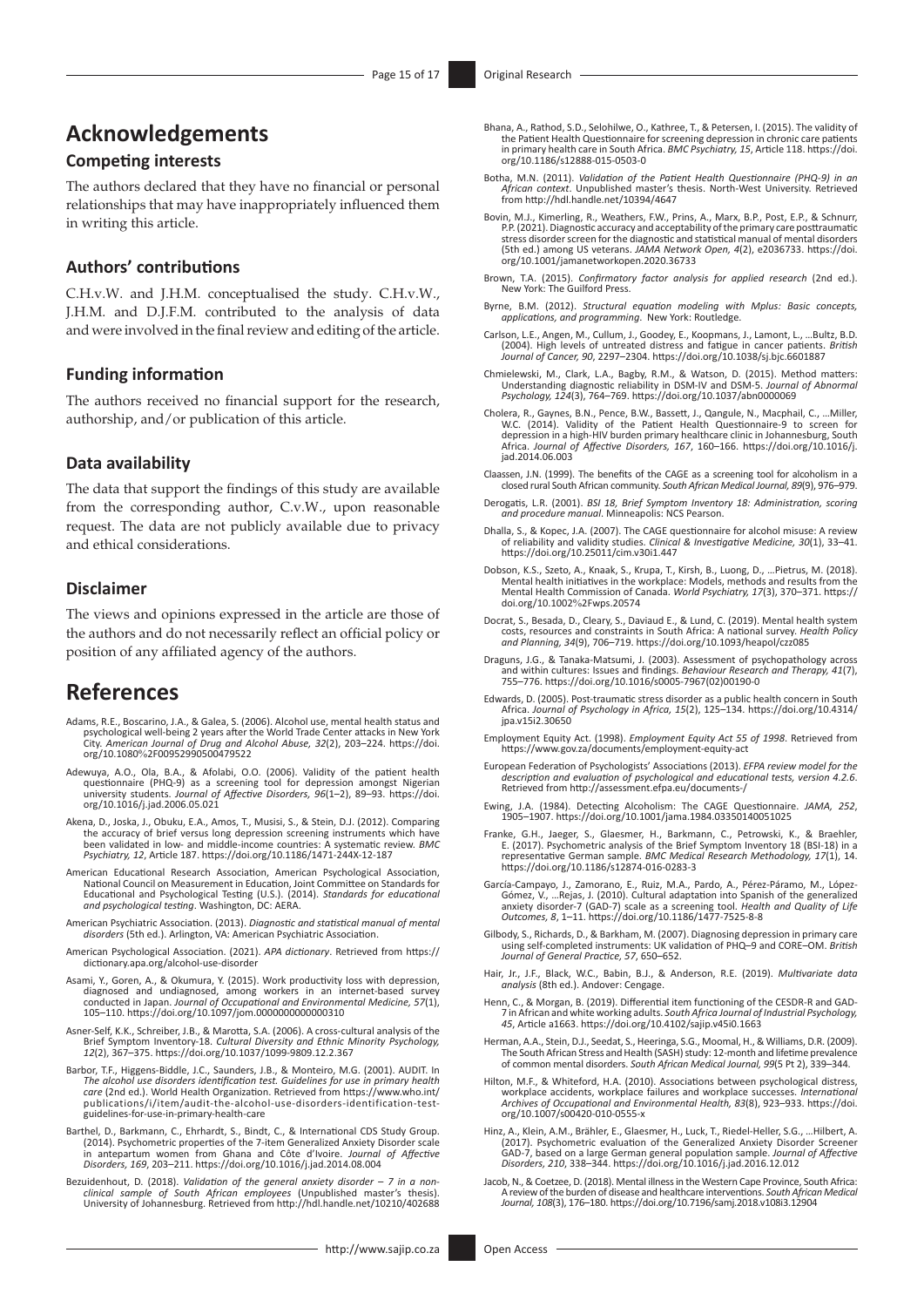- Jain, G., Roy, A., Harikrishnan, V., Yu, S., Dabbous, O., & Lawrence, C. (2013). Patient-<br>reported depression severity measured by the PHQ-9 and impact on work<br>productivity: Results from a survey of full-time employees in [org/10.1097/jom.0b013e31828349c9](https://doi.org/10.1097/jom.0b013e31828349c9)
- Jordan, P., Shedden-Mora, M.C., & Löwe, B. (2017). Psychometric analysis of the<br>Generalized Anxiety Disorder scale (GAD-7) in primary care using modern item<br>response theory. *PLoS One, 12(8)*, e0182162. https://doi.org/10. [pone.0182162](https://doi.org/10.1371/journal.pone.0182162)
- Joyce, S., Modini, M., Christensen, H., Mykletun, A., Bryant, R., Mitchell, P.B., & Harvey, S.B. (2016). Workplace interventions for common mental disorders: A systematic meta-review. *Psychological Medicine, 46*(4), 683–697. [https://doi.](https://doi.org/10.1017/s0033291715002408) [org/10.1017/s0033291715002408](https://doi.org/10.1017/s0033291715002408)
- Jung, Y., Kim, D., Kim, W., Roh, D., Chae, J., & Park, J. (2018). A brief screening tool for<br>PTSD: Validation of the Korean Version of the Primary Care PTSD Screen for DSM-<br>5 (K-PC-PTSD-5). *Journal of Korean Medical Scien* [org/10.3346/jkms.2018.33.e338](https://doi.org/10.3346/jkms.2018.33.e338)
- Kaminer, D., & Eagle, G. (2010). *Traumatic stress in South Africa*. Johannesburg: Wits University Press.
- Kessler, R.C., Lane, M., Stang, P.E., & Van Brunt, D.L. (2009). The prevalence and workplace costs of adult attention deficit hyperactivity disorder in a large<br>manufacturing firm. *Psychological Medicine, 39*(1), 137–147. [https://doi.](https://doi.org/10.1017/S0033291708003309)<br>[org/10.1017/S0033291708003309](https://doi.org/10.1017/S0033291708003309)
- Kigozi, G. (2020). Confirmatory factor analysis of the Patient Health Questionnaire-9: A study amongst tuberculosis patients in the Free State province. *Southern African Journal of Infectious Diseases, 35*(1), 242.<https://doi.org/10.4102/sajid.v35i1.242>
- Kline, R.B. (2016). Principles and practice of structural equation modelling (4th ed.). New York, NY: Guilford Publications.
- Kroenke, K., Spitzer, R.L., & Williams, J.B. (2001). The PHQ-9: Validity of a brief depression severity measure. *Journal of General Internal Medicine, 16(9)*, 606–613. <https://doi.org/10.1046/j.1525-1497.2001.016009606.x>
- Kroenke, K., Spitzer, R.L., Williams, J.B.W., Monahan, P.O., & Löwe, B. (2007). Anxiety disorders in primary care: Prevalence, impairment, comorbidity, and detection. *Annals of Internal Medicine, 146*, 317–325. [https://doi.org/10.7326/0003-4819-](https://doi.org/10.7326/0003-4819-146-5-200703060-00004) [146-5-200703060-00004](https://doi.org/10.7326/0003-4819-146-5-200703060-00004)
- Labadarios, G. (2018). *Determination of a brief AUDIT screening questionnaire to identify women at risk of harmful and hazardous alcohol consumption in primary care settings*. Unpublished master's thesis. University of Cape Town. Retrieved from<http://hdl.handle.net/11427/29356>
- Lamela, D., Soreira, C., Matos, P., & Morais, A. (2020). Systematic review of the factor structure and measurement invariance of the patient health questionnaire-9 (PHQ-9) and validation of the Portuguese version in community settings. *Journal of Affective Disorders, 276*, 220–233. <https://doi.org/10.1016/j.jad.2020.06.066>
- Lieberman, C. (2019, August 14). What wellness programs don't do for workers. *Harvard Business Review*. Retrieved from [https://hbr.org/2019/08/what](https://hbr.org/2019/08/what-wellness-programs-dont-do-for-workers)[wellness-programs-dont-do-for-workers](https://hbr.org/2019/08/what-wellness-programs-dont-do-for-workers)
- Löwe, B., Decker, O., Müller, S., Brähler, E., Schellberg, D., Herzog, W., & Yorck<br>Herzberg, P. (2008). Validation and standardization of the Generalized Anxiety<br>Disorder Screener (GAD-7) in the general population. *Medica*
- Lynch, T. (2018). The validity of the DSM: An overview. *Irish Journal for Counselling and Psychology, 18*(2), 5–10.
- Magnavita, N. (2018). Medical surveillance, continuous health promotion and a<br>participatory intervention in a small company. International Journal of<br>Environmental Research and Public Health, 15(4), 662. https://doi.org/10 [ijerph15040662](https://doi.org/10.3390/ijerph15040662)
- Mall, S., Lund, C., Vilagut, G., Alonso, J., Williams, D.R., & Stein, D.J. (2015). Days out<br>of role due to mental and physical illness in the South African stress and health<br>study. Social Psychiatry and Psychiatric Epidemi [org/10.1007/s00127-014-0941-x](https://doi.org/10.1007/s00127-014-0941-x)
- Manea, L., Gilbody, S., & McMillan, D. (2012). Optimal cut-off score for diagnosing<br>depression with the Patient Health Questionnaire (PHQ-9): A meta-analysis.<br>Canadian Medical Association Journal, 184(3), e191–e196. https: [org/10.1503/cmaj.110829](https://doi.org/10.1503/cmaj.110829)
- Maroufizadeh, S., Omani-Samani, R., Almasi-Hashiani, A., Amini, P., & Sepidarkish, M. (2019). The reliability and validity of the Patient Health Questionnaire-9 (PHQ-9) and PHQ-2 in patients with infertility. *Reproductive Health, 16*(1), 137. [https://doi.](https://doi.org/10.1186/s12978-019-0802-x) [org/10.1186/s12978-019-0802-x](https://doi.org/10.1186/s12978-019-0802-x)
- Marx, B., Prins, A., Bovin, M.J., Weathers, F., Schnurr, P., Kaloupek, D., & Keane, T. (2014). *Performance of the PCL-5 and the PC-PTSD-5 relative to the CAPS-5 in diagnosing PTSD armong veterans (Abstract). Paper present* [Documents/2014SessionAbstracts.pdf](https://istss.org/ISTSS_Main/media/Documents/2014SessionAbstracts.pdf)
- McCann, M., Harker-Burnhams, N.H., Albertyn, C., & Bhoola, U. (2011). *Alcohol, drugs and employment* (2nd ed.). Claremont: Juta & Co Ltd.
- Meachen, S.J., Hanks, R.A., Millis, S.R., & Rapport, L.J. (2008). The reliability and validity of the Brief Symptom Inventory-18 in persons with traumatic brain injury. *Archives of Physical Medical Rehabilitation, 89*(5), 958–965. [https://doi.](https://doi.org/10.1016/j.apmr.2007.12.028) [org/10.1016/j.apmr.2007.12.028](https://doi.org/10.1016/j.apmr.2007.12.028)
- Mulvaney-Day, N., Marshall, T., Downey-Piscopo, K., Korsen, N., Lynch, S., Karnell, L.H.<br>Ghose, S.S. (2017). Screening for behavioral health conditions in primary care...<br>settings: A systematic review of the literature. Jo *Medicine, 33*(3), 335–346. <https://doi.org/10.1007/s11606-017-4181-0>
- Muthén, L.K., & Muthén, B.O. (2017). *Mplus user's guide* (8th ed.). Los Angeles: Muthén & Muthén.
- Nel, C., Augustyn, L., & Bartman, N. (2018). Anxiety disorders: Psychiatric comorbidities and psychosocial stressors among adult outpatients. *South African Journal of Psychiatry, 24*, a1138.<https://doi.org/10.4102/sajpsychiatry.v24i0.1138>
- Newcomb, R.D., Steffen, M.W., Breeher, L.E., Sturchio, G.M., Murad, M.H., Wang, Z., & Molella, R.G. (2016). Screening for depression in the occupational health setting. *Occupational Medicine, 66*(5), 390–393.<https://doi.org/10.1093/occmed/kqw043>
- O'Brien, C.P. (2008). The CAGE questionnaire for detection of alcoholism: A remarkably useful but simple tool. *JAMA, 300*(17), 2054–2056. [https://doi.org/10.1001/](https://doi.org/10.1001/jama.2008.570) [jama.2008.570](https://doi.org/10.1001/jama.2008.570)
- Omani-Samani, R., Maroufizadeh, S., Ghaheri, A., & Navid, B. (2018). Generalized<br>anxiety Disorder-7 (GAD-7) in people with infertility: A reliability and validity<br>study. *Middle East Fertility Society Journal, 23*(4), 446– [org/10.1016/j.mefs.2018.01.013](https://doi.org/10.1016/j.mefs.2018.01.013)
- Osório, F.L., Loureiro, S.R., Hallak, J., Machado-de-Sousa, J.P., Ushirohira, J.M., Baes, C., ...Crippa, J. (2019). Clinical validity and intrarater and test-retest reliability of the<br>Structured Clinical Interview for DSM-5 – Clinician Version (SCID-5-CV). *Psychiatry*<br>*and Clinical Neurosciences, 73*(12), 754–760.
- Palmer, K.T., D'Angelo, S., Harris, E.C., Linaker, C., & Coggon, D. (2014). The role of mental health problems and common psychotropic drug treatments in accidental<br>injury at work: A case–control study. *Occupational and Environmental Medicine,*<br>71(5), 308–312.<https://doi.org/10.1136/oemed-2013-101948>
- Peltzer, K., & Pengpid, S. (2019). High physical activity is associated with post-traumatic stress disorder among individuals aged 15 years and older in South Africa. *South African Journal of Psychiatry, 25*, Article a1329. [https://doi.org/10.4102/](https://doi.org/10.4102/sajpsychiatry.v25i0.1329) [sajpsychiatry.v25i0.1329](https://doi.org/10.4102/sajpsychiatry.v25i0.1329)
- Pence, B.W., Gaynes, B.N., Atashili, J., O'Donnell, J.K., Tayong, G., Kats, D., …Ndumbe, P.M. (2012). Validity of an interviewer-administered patient health questionnaire-9 to screen for depression in HIV-infected patients in Cameroon. *Journal of Affective Disorders, 143*(1–3), 208–213.<https://doi.org/10.1016/j.jad.2012.05.056>
- Petkus, A.J., Gum, A.M., Small, B., Malcarne, V.L., Stein, M.B., & Wetherell, J.L. (2010). Evaluation of the factor structure and psychometric properties of the Brief Symptom Inventory-18 with homebound older adults. *International Journal of Geriatric Psychiatry, 25*(6), 578–587. <https://doi.org/10.1002/gps.2377>
- Petrowski, K., Schmalbach, B., Jagla, M., Franke, G.H., & Brähler, E. (2018). Norm values and psychometric properties of the Brief Symptom Inventory-18 regarding individuals between the ages of 60 and 95. *BMC Medical Research Methodology, 18*(1), 164.<https://doi.org/10.1186/s12874-018-0631-6>
- Prins, A., Bovin, M.J., Smolenski, D.J., Mark, B.P., Kimerling, R., Jenkins-Guarnieri, M.A. ...<br>Tiet, Q.Q. (2016). The primary care PTSD screen for DSM-5 (PC-PTSD-5): Development<br>and evaluation within a Veteran primary car *Medicine, 31*, 1206–1211.<https://doi.org/10.1007/s11606-016-3703-5>
- Ranganathan, P., & Aggarwal, R. (2018). Common pitfalls in statistical analysis: Understanding the properties of diagnostic tests Part 1. *Perspectives in Clinical Research, 9*(1), 40–43. [https://doi.org/10.4103/picr.PICR\\_170\\_17](https://doi.org/10.4103/picr.PICR_170_17)
- Recklitis, C.J., Blackmon, J.E., & Chang, G. (2017). Validity of the Brief Symptom Inventory-18 (BSI-18) for identifying depression and anxiety in young adult cancer survivors: Comparison with a structured clinical diagnostic interview. *Psychological Assessment, 29*(10), 1189–1200. <https://doi.org/10.1037/pas0000427>
- Rossouw, L., Seedat, S., Emsley, R.A., Suliman, S., & Hagemeister, D. (2013). The prevalence of burnout and depression in medical doctors working in the Cape Town Metropolitan Municipality community healthcare clinics and district hospitals of the Provincial Government of the Western Cape: A cross-sectional study. *South African Family Practice, 55*(6), 567–573.<https://doi.org/10.4102/phcfm.v10i1.1568>
- Saunders, J.B., Aasland, O.G., Babor, T.F., De la Fuente, J.R., & Grant, M. (1993).<br>Development of the alcohol use disorders identification test (AUDIT): WHO<br>collaborative project on early detection of persons with harmful [1993.tb02093.x](https://doi.org/10.1111/j.1360-0443.1993.tb02093.x)
- Safari, S., Baratloo, A., Elfil, M., & Negida, A. (2016). Evidence based emergency medicine; Part 5 receiver operating curve and area under the curve. *Archives of Academic Emergency Medicine, 4*(2), 111–113.
- Schaap, P., & Kekana, E. (2016). The structural validity of the experience of work and<br>life circumstances questionnaire (WLQ). South African Journal of Industrial<br>Psychology, 42(1), a1349. https://doi.org/10.4102/sajip.v42
- Schoeman, R. (2017, August 31). Mental health problems cost SA's economy billions per year. *Financial Mail*. Retrieved from [https://www.businesslive.co.za/fm/](https://www.businesslive.co.za/fm/features/2017-08-31-mental-health-problems-cost-sas-economy-billions-per-year) [features/2017-08-31-mental-health-problems-cost-sas-economy-billions-per-year](https://www.businesslive.co.za/fm/features/2017-08-31-mental-health-problems-cost-sas-economy-billions-per-year)
- Schreiber, J.B., Nora, A., Stage, F.K., Barlow, E.A., & King, J. (2006). Reporting structural equation modeling and confirmatory factor analysis results: A review. *The Journal of Educational Research, 99*(6), 323–338. <https://doi.org/10.3200/joer.99.6.323-338>
- Simpson, W., Glazer, M., Michalski, N., Steiner, M., & Frey, B.N. (2014). Comparative efficacy of the generalized anxiety disorder 7-item scale and the Edinburgh Postnatal Depression Scale as screening tools for generalize
- Soares, S.M., Gelmini, S., Brandão, S.S.S., & Silva, J.M.C. (2018). Workplace accidents in Brazil: Analysis of physical and psychosocial stress and health-related factors. *Revista de Administração Mackenzie, 19*(3), Article eRAMG170131. [https://doi.](https://doi.org/10.1590/1678-6971/eramg170131) [org/10.1590/1678-6971/eramg170131](https://doi.org/10.1590/1678-6971/eramg170131)
- Solomon, Z., Mikulincer, M., & Flum, H. (1989). The implications of life events and social integration in the course of combat-related post-traumatic stress disorder. *Social Psychiatry and Psychiatric Epidemiology, 24*, 41–48. [https://doi.org/10.1007/](https://doi.org/10.1007/BF01788199) [BF01788199](https://doi.org/10.1007/BF01788199)
- South African Civil Aviation Authority. (2017). *Guide for aviation medical examiners* (revision 21 July 2017). Retrieved from [http://www.caa.co.za/Documents/](http://www.caa.co.za/Documents/Aviation%20Medicine/Dames%20Guide.pdf) Aviation%[20Medicine/Dames](http://www.caa.co.za/Documents/Aviation%20Medicine/Dames%20Guide.pdf)%20Guide.pdf